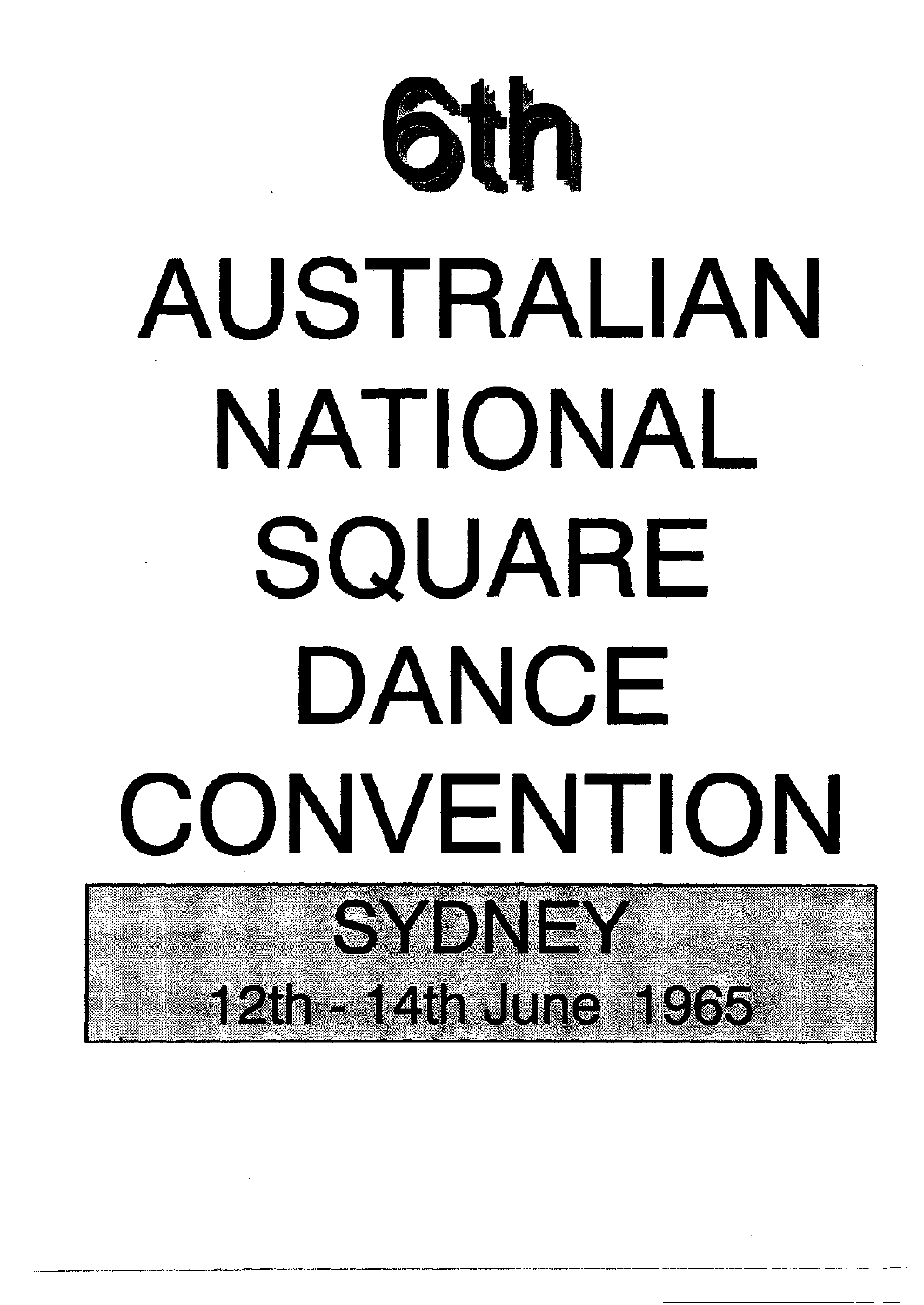# **AUSTRALIAN NATIONAL SQUARE DANCE CONVENTION'S ARCHIVES**



BOOK 1

Complied by Mrs Marion Brown on behalf of the trustees The National Square Dance Society of Australia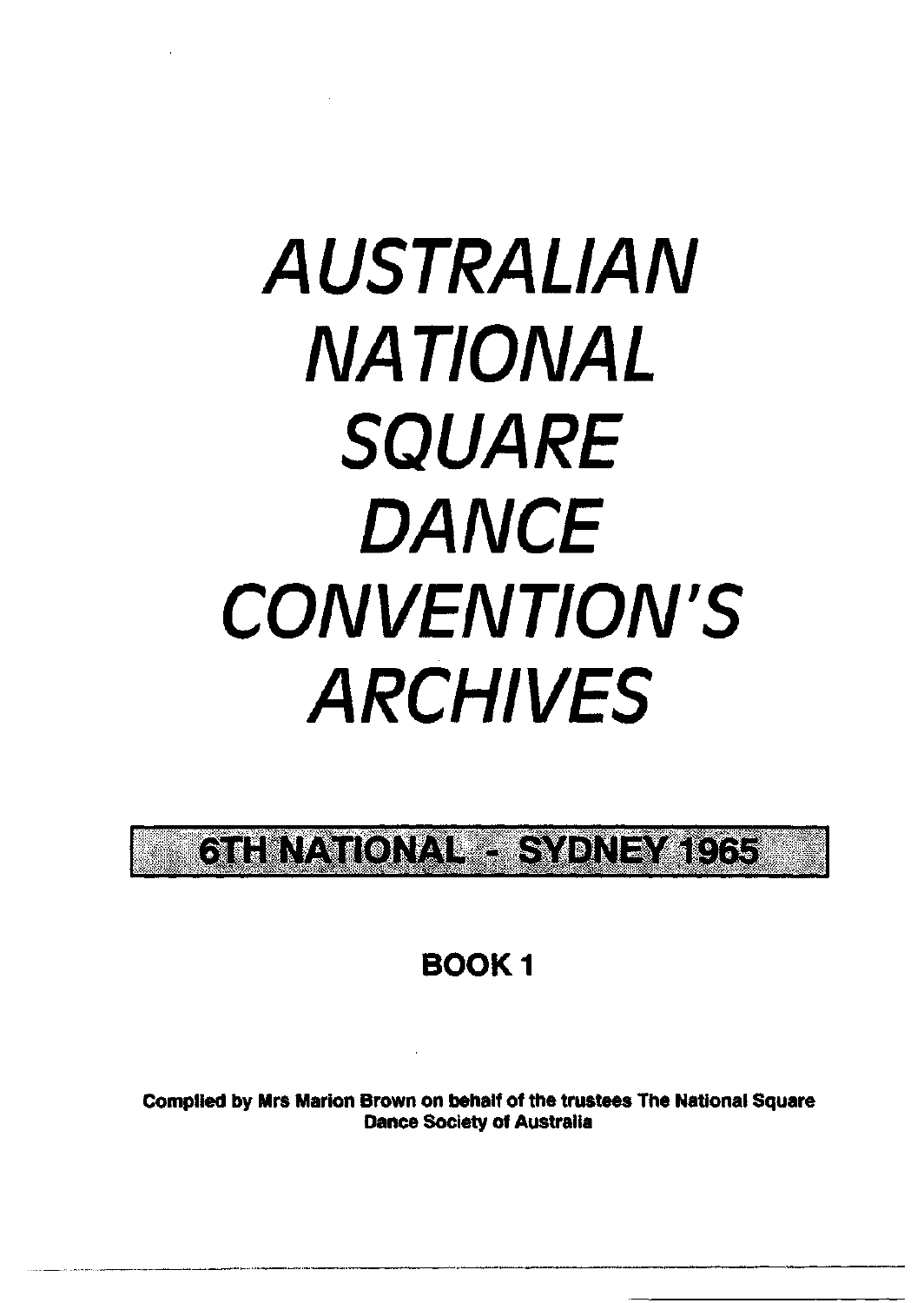6th National· SYDNEY 1965

Convenor· Laurie Spalding

Secretary. Bill Rolph

Treasurer - Bev Pickworth

Accommodation & Transport Committee: Graham Norman Frank O'Mara Roy Welch Herb Williams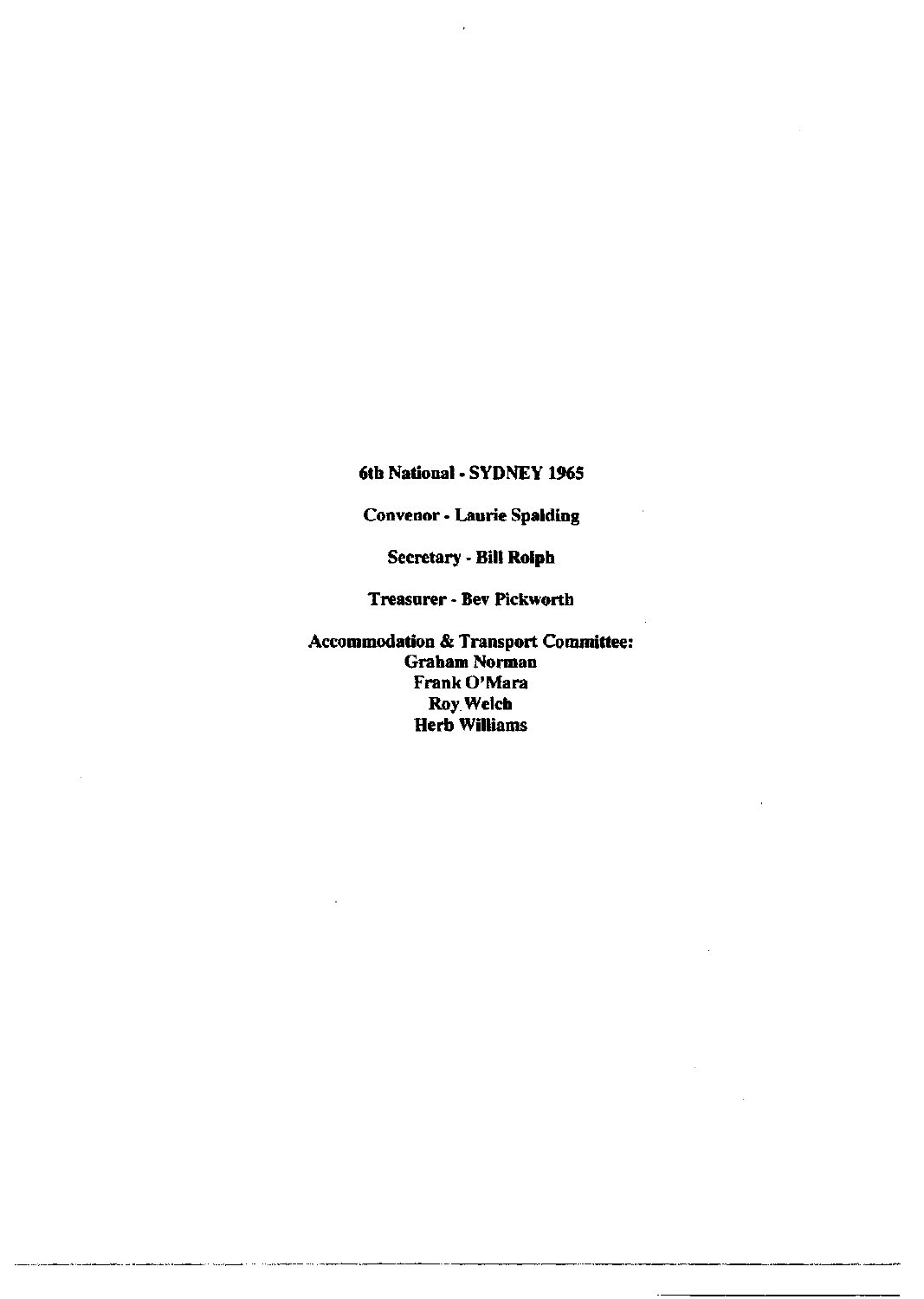

### With the Sixth National Convention only a matter of weeks away, perhaps dancers should give serious thought to using this opportunity to sort out the myriad different ways of doing standardised movements.

Please let no one reply that we do not need standardisation. America fought for years to become standardised. and, while there are local variations, it is now possible to

tion should ce given to the iollowing:

**PROMENADE:** There is the old method and the new Skater's Waltz position. It is inter-<br>esting to note that several McGRATH STYLE American areas have now adopred the Skater's Waltz method of promenade, which I believe started in Sydney.

RETURN TO ORIGINAL<br>POSITION. When promenading to the original position, there we several methods. In Sydney, we woman is either twirled out the words in America, or just<br>turned in In a most awkward<br>turned in In Melbourne, there is<br>a different form of twirt out, which is very acceptable, and Sydney dancers have been eyeing it with a view to adoption.<br>There is also the McGrath style lean out, in which, if one misses the hand-grasp, they would break their back on the floor. Recently shown in Sydney by

Recently shown in Eydney by<br>a group of visiting Americans<br>was a new method which is<br>gaining in popularity through-<br>out U.S.A., mainly because it<br>graceful, and is less stremuous.<br>This movement is performed by<br>the couple tur the couple turning out of the<br>square on reaching their home<br>position, then backing in a<br>clockwise position, and then<br>moving forward, still maintain-

I leel that serious considera- ing the Skater's Waitz position of promenade and cutting out<br>all twirling and bowing. This<br>new style is well worth investigation.

This refers to a former Me!tins refers the author and the caller Tom McGrath. When caller Tom McGrath. When square dancing first arrived in of the Melbourne organisers. He decided to adopt some purely your partner was always your<br>original partner and never<br>changed, no matter what. There are several McGrath groups still<br>in existence and no doubt they<br>will have good arguments for maintaining their stvie -of dancing.



square dance right throughout America. The same applies here, only to a lesser extent.

#### WALK AROUND YOUR CORNER SEE-SAW-TAW

For some unknown reason<br>Australians do this the wrong The American movement way. is right shoulder corner and<br>left shoulder partner. Every **BDD** now and then you will notles you come out of a movement and walk around your corner. and you seem to be doing this the wrong shoulder. This is tecause the dance has been ior This particular<br>confuses that the confuses the<br>This American written movement. movement Americans more than anything else.

#### DOCEY DOE v. DO PASO

Nowadays Do-Si-Do is not called for an allemande left partner, right corner, left part-<br>ner. It has been suggested that Do-Si-Do is only the first two movements, but recent definicall was dropped several years ago to eliminate the confusion<br>with Do-Sa-Do, which is to walk around someone. The contusion has arisen because square dencing was basically taught in Alatmin by Joe Lewis, a Texan,<br>However, even Joe does not<br>teach the movement this way nowadays.

In Melbourne, Docey Doe

takes on a different meaning, as it is done with a whoop and a holler, a series of handclaps and twirls. This, of course, is where an area difference comes in, and it might be fair to say<br>this is Docey Doe Melbourne Style.

However, one must imagine the Melbourne dancers are given more time to execute this particular movement than in the normal quick hoedowns given in other States.



#### BOX THE GNAT

والمسوريات

There are still strongholds of Box the Ghat Texan Style in<br>Sydney, where the man turns<br>under instead of the woman. Like Do-Si-Do, even the original teacher of square dancing to Australia no longer teaches it this way in America.

These are only some of the<br>ideas which could be discussed<br>at the Convention. What are your views?

### STOP PRESS

Sydney has already commenced organising for the 1935 Convention. Extensive inquirie, have been made for a sultable venue.



been made for a suitable venue;<br>
and, like Melhourne, they have  $\frac{1}{2}$  and the Melhourne, they have a simulated in Sunday in Sure they have made a tentative to four commutities. All members arrangement to book out the

### CALLERS. NOTE!

Would all callers who are colling at the Convention please contact Tom McGrath. 85-3821. 4 Batten Avenue. west Ryde, N.S.W. ?

| CONVENTION BUOKINGS                   |    |
|---------------------------------------|----|
| $\Lambda$ T 20/3/65                   |    |
| SUNNYSIDERS (Melbourne) a man and man | 80 |
| SOUARE DANCING SOC. OF Q'LD.          | 50 |
| WHEELING 8's (Brisbane) a all and any | 34 |
| LES SCHRODER (Melhourne)              | 24 |
| WALLY COOK GROUP (Melbourne)          | 18 |
|                                       | -8 |
| LAUNCESTON CLUB (Tasmania) and and    | -4 |
| SEE YOUR BOOKING HERE NEXT MONTH!     |    |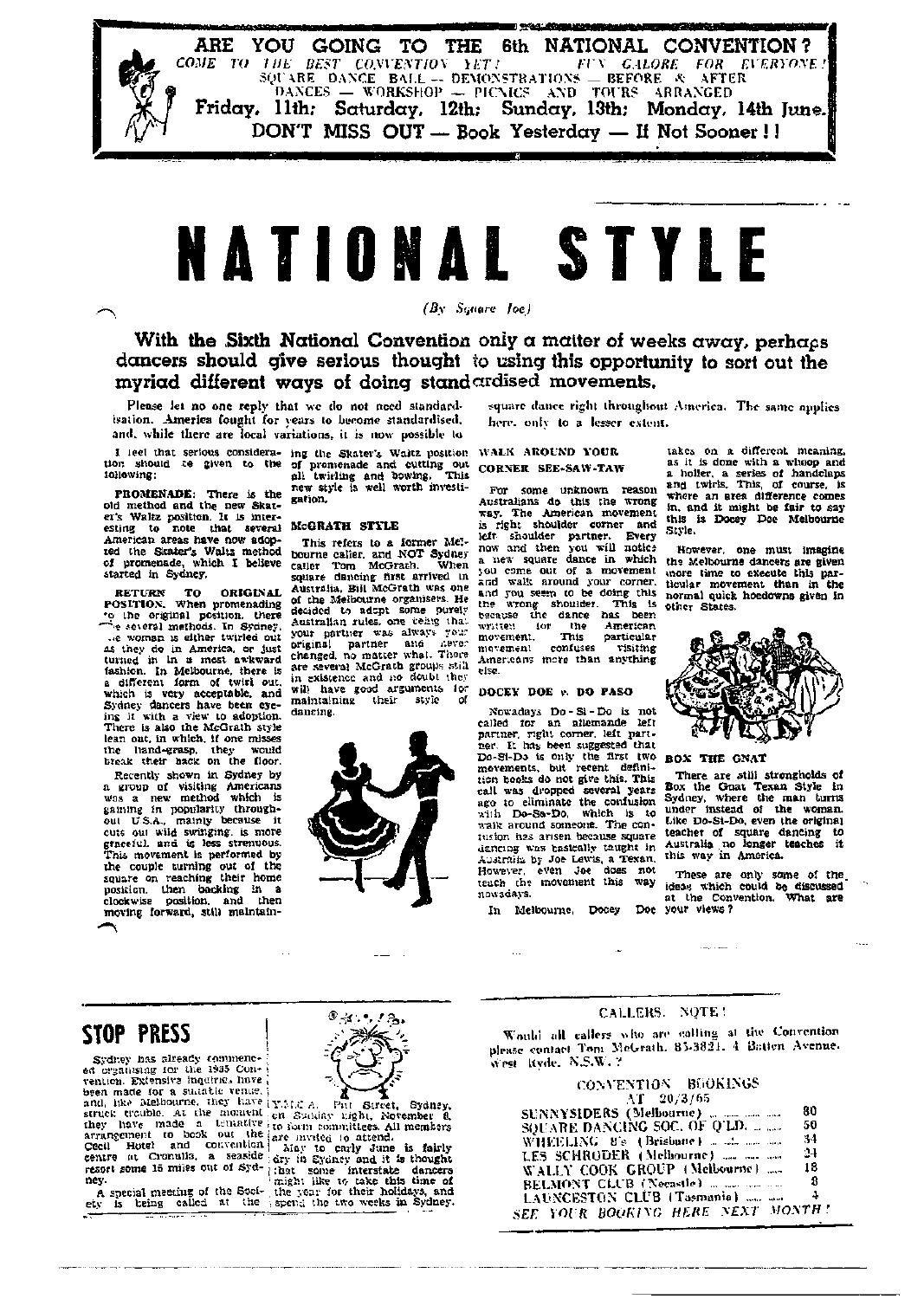**ATTENTION** 

Have you bought your Convention ticket yet? Closing date is 13th May. All bookings MUST he in thc hands of the Convention Secl'etary, Bill Rolph, 7 Somerset Street, Hurstville, by that date.

No bookings will be available after that date; this applies for the local daneers as well as interstate dancers. All Convention tickets must be bought prior to that day.

SO DON'T DELAY. ACT TO·DAY I

### PRICE 30/-.



### **CONVENTION BOOKINGS At April 13**

| Hon Whyte (Melbourne) and the time and the met was | 100 |
|----------------------------------------------------|-----|
|                                                    | 66  |
| Hunter District Committee (Newcastle)              | 56  |
|                                                    | 34  |
|                                                    | 24  |
|                                                    | 37  |
|                                                    | 11  |
|                                                    | 5   |
| Colin Huddleston (Adelaide)                        | 5   |
| Launceston Club (Tasmania)                         | 2   |
|                                                    |     |
| Eric Bastion (New Zealand)                         | 2   |
|                                                    |     |

### **Deadlines:**

13th MAY. 1965

For Programme Details. viz.:

Speakers. Callers and Entertainment-<br>To Tom McGrath, 85-321. 4 Batten Ave., West Ryde. The minutes of duration per item. Tom McGrath. 85-321. 4 Batten Avc., West Ryde. New South Wales.

 $R$ *eturn of Conrention Tickets issued to Country and* Interslate *Dancers, or money for same*-

To Bill Rolph, 57-5'115. 7 Somcrset St .. Hurstville, N.S.W. **-------- - - ----- ------.--.------ - - -** ---~.,.,- •• -Ao,r'~

**Appeal to Motorised Sydney Dancers** 

*(i.e., those with cars)* 

During the Convention week-end when we N.S.W. dancers play hosts to dancers light transport has arisen. who have not previously been Our guests will need trans-invited to call at the major port from the various railway Convention dances are asked stations, bus termini and air. to contact the chairman of ports, where they will arrive eu route to their respective hotels and guest houses where nue, West Ryde, who will they will be staying-mainly endeavour to arrange a call around the Cronulla area.

We would be extremely appreciative of any help this category will include<br>
Available between approxit many callers and it may not ""available . between approximately nudday on Friday to 5 p.m. on Saturday, June 12, and would appreciate any motorist who is able to assist getting in touch wilh Roy Welch, 15 Vivienne Street, experience. This will depend Kingsgrove, 50-9208, who is entirely upon time and public chairman of the transport committee.

These people have turned on marvellous transport for N.S.W. dancers at previous conventions in other States, so let's do our bit and show real Sydney square dance hospitality.

### **.Convention News and Information**<br>On Convention Sunday

from all states, a need for regular permanent basis and On Convention afternoon a dance consisting of general round-ups will be hela at the Cecil house Hallroom, Cronulla. Any callers who conduct clubs on a the programming committee, Tom McGrath, 4 Batten Avefor them.

It must he realised that be possible to give everybody a call. If, however, time permits, trainee callers, and callers without regular clubs may be given a chance to gain rcaction, and will be decided during the afternoon's dancing.

Due tu the limited time available on Sunday afternoon, each State is requested 10 limit its demonsh'ation5 and/or items to two items of<br>approximately five minutes

The Convention Secretary reminds all interstate and intrastate dancers of the normal type of weather which Sydney experiences during winter, and rccommends the interstate dancers to come equippcd with Convention ticket, rug and raincoat, although he hopes that only the ticket will be used.

All square dancers are invited to meet interstate friends and dance to visiting callers; also to witness exhibitions and discuss square dancing in the friendliest possible atmosphere.

Main functions are: $\rightarrow$  JUNE 11

*FRIl)AY.-Gct* Acquainted Roundup, North Sydney Soldiers' Memorial Hall, Camnwray. Roy Welch, Len 'Woodhead, and Gucst Callcrs. \* JUNE 12

SATURDAY. - Sixth National Roundup, Cecil Ballroom, Cronulla. Ron Jones and Guest Callers.<br> $\star$  JUNE 13.

SUNDAY. - Convention at Cecil Ballroom. Cronulla. 13th MAY, 1965

Discussions, Demonstrations and Dancing. Roundup at Night.<br>★ JUNE 14

------.-----

*MONDAY.*-Picnic Workshup at Royal National Park, Audle),.

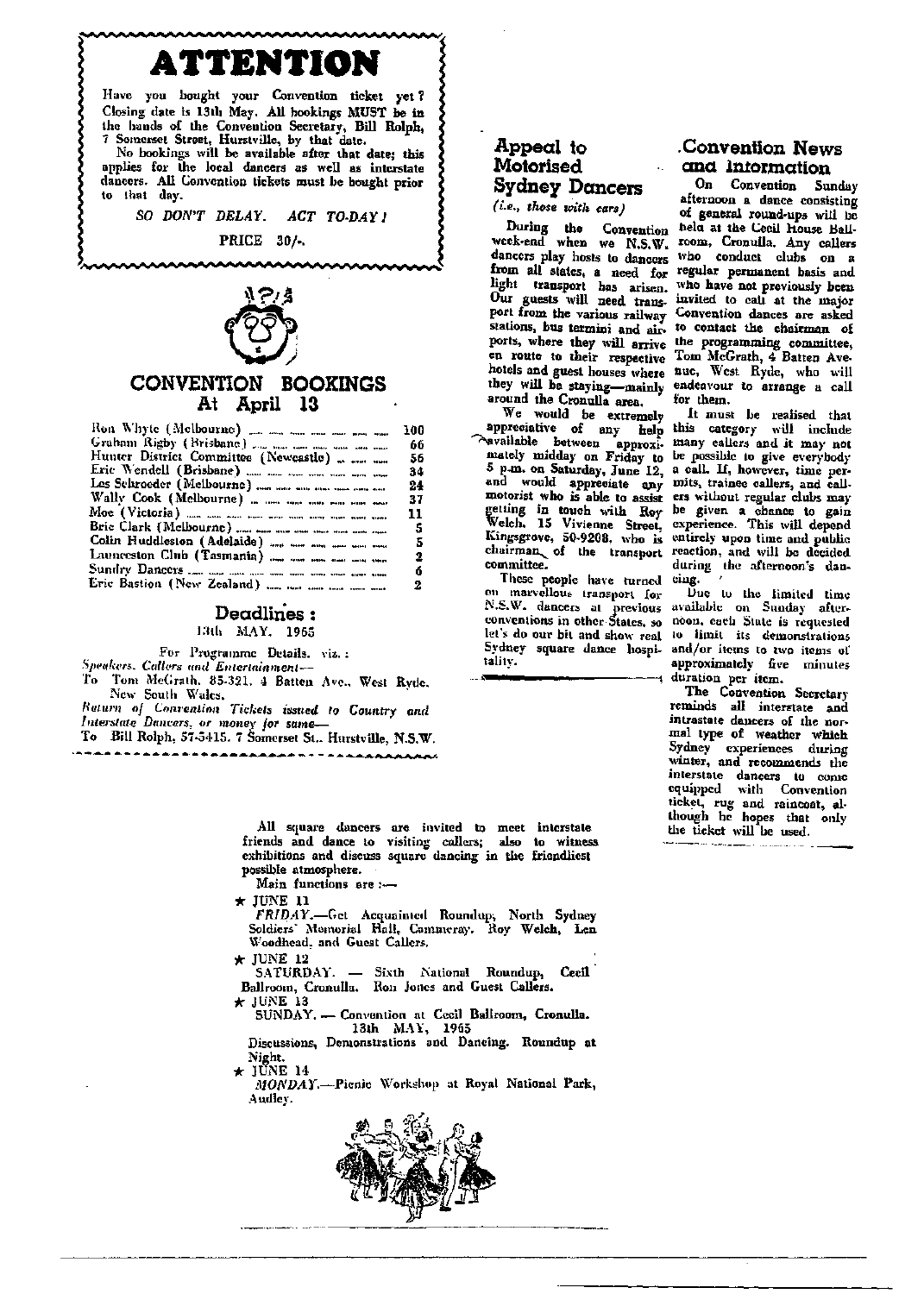

1 Sixth National **NATIONAL**<br>ROUND-UP<br>SATURDAY EVENING<br>MEAL<br>SUNDAY Square Dance Convention Sydney, 12-13-14 June, 1965 Sponsored by the Square Dance Society of N.S.W.<br>on behalf of all Sydney Square Dancers  $\mathbf 2$ 5 **MIDDAY** ROUND-UP<br>SUNDAY<br>NIGHT MEAL<br>SUNDAY  $\sigma$ ickets  $\boldsymbol{81}$  $N_2$ £1-10-0 each Please bring with you - Do Not Detach  $\bullet$ 6 Card Colour indicates Meal Sitting Only **AFTERNOON<br>TEA<br>SUNDAY** SUPPER<br>SUNDAY<br>NIGHT Convenor: Laurie Spalding, Telephone: 89.4606 51 Tennyson Road, Gladesville, N.S.W.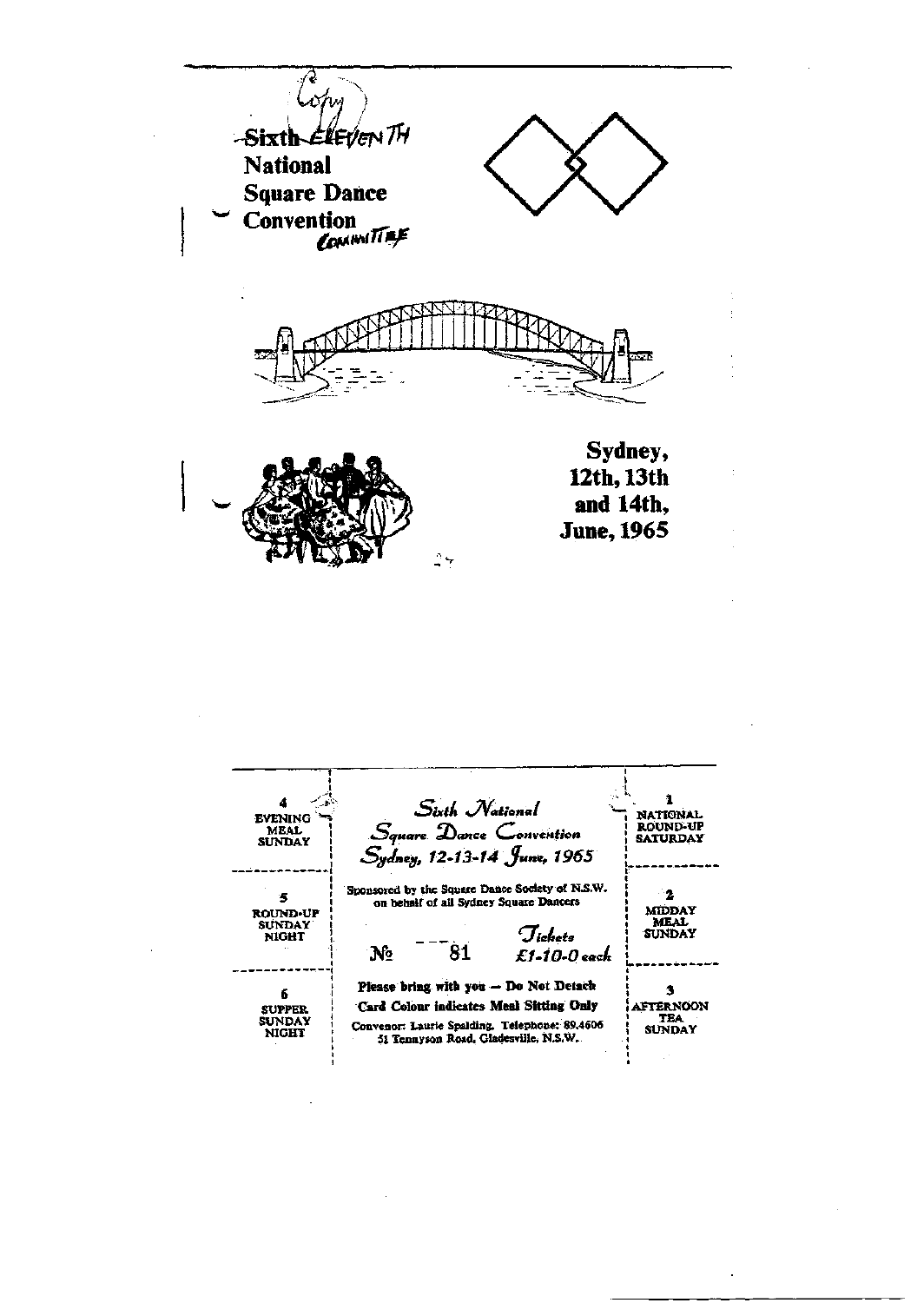### **PROGRAM CONTENTS**

*greetil'lfls,*  .All *S'luare ::Dancers* 

*On t.he occasion oj this Sixtl. National Square Dance Convention.., welcome all dancers on behalf* 0/ *the Square Dance Society of* N.S.W.

*These occasions prove we all enjoy the friendliness and com· pany of other square dancers.* 

*Of all the various conventions there are, square dancing holds its own* as *a* lI~eans *of making and renewing friendships*  with people of similar interests whom we are always happy and *glad* to *greet.* 

*To those of you who halte journeyed far I now* say *"Welcome. may yoltr stay* 1)e *a* happy *and educati(mal one."* 

*While with us, may you feel* "I have enjoyed myself as well as if I had been at my own club."

*"Square Dancing is Fun". May* I *leave the thougll.l "Square*  <sup>"Square</sup> Dancing is Fun".<br>Dancing will Thrive in 65"?

> *Laurie Spalding. Convenor and President 01 the Square Dance Society* 0/ *N.S.W.*

 $O$ rganisers of the *Sixth National Convention* 

Convenor: Laurie Spalding.

Convention Secretary: Bill Rolph.

Convention Treasurer: Bev. Pickworth.

Accommodation and Transport Committee: Graham Norman, Frank O'Mara, Roy Welch (Cbairman), Herb Williams, Bob Woolcock.

Finance Committee; John Northwood, Bev Pickworth (Chair. man), Frank O'Mara, Merv Sharpe.

Programme Committee: Doug Edwards, Tom McGrath (Chair. man). John Northwood, Terry O'Flaherty, Jim White.

Publicity Committee; Tom McGrath, Graham Norman, Roy Smith ( Chairman).

Also the wives and friends of executive and committee members. The executive officers of the Square Dance Society of N.S.W. (past and present), interstate callers, dancers, and their wives and friends who arranged accommodation and transport for dancers; all Sydney callers and dancers who haye assisted in so many ways; and also the editors of the Square Dance Review.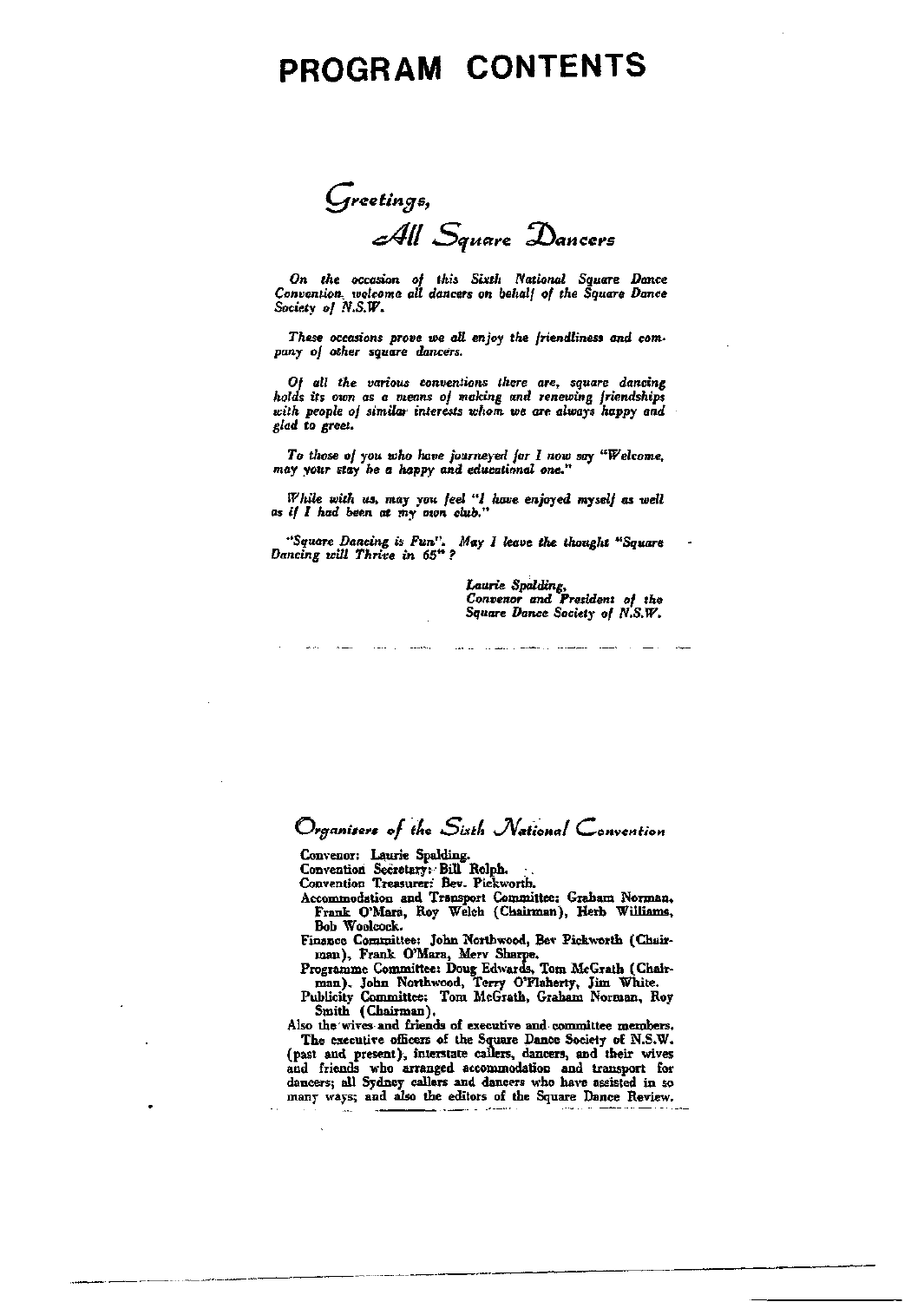## **PROGRAM CONTENTS**

The History of Square Dance Conventions

The concept of national square dance conventions originated in America. The idea of dancers travelling from all points of the continuent to discuss and enjoy their passime on a common basis soon near to graph on. It was no tion exceeds 25,000.

Many had thought of national conventions in Australia. but the running of them had alway.; been regarded as Impractical, due to numbers of dancers and distances to be travelled.

In 1960 the National Eisteddfod Society in Canterra. through the Canberra Square Dance Club, approached the Square Dance<br>Society of N.S.W. with a view to organizing a Square Dance Segment.

The advertisement of this event resulted in dancers from A.C.T., N.S.W. and Queensland applying. With this response, it was decided to hOld a convention in conjunction. The result was an outstanding success.

The 1961 Convention in Sydney saw N.S.W., A.C.T., Queensland<br>and New Zealand represented. The 1962 Convention in Brisbane<br>saw Victoria represented for the first time. The numbers were doubling<br>each year. For 1963 the Conve year in Melbourne.

Attendance has grown to over 360. This year over 350 dancers will travel up to 2,000 miles from Queensland, Victoria, South Australia, Tasmania and New Zealand,

As may be seen, the American pattern has been followed. What was thought impossible is now a remarkable reality. Each year the numters increase and the Conver.tlon improves,

Australian dancers look to the future of Australian Square Dance Conventions with confidence and expectation.

*gala Convention 'JeounJup* 

### Cecil Ballroom, Cronul1a

### Saturday, 12th June, 1965

### Caller Ron Jones assisted by Guest Callers

Joint Masters of Ceremonies - Roy Petty and Ray Watson Please Note: All Roundups and the incomplete set will only be filled in front of the stage.

Bracket Callers

1.

| <b>Callers</b> |                     |
|----------------|---------------------|
|                | Ron Jones (N.S.W.). |

2. Wally Cook (Vic.). Ron Jones.

3. Terry O'Flaherty (N.S.W.). Ron Jones.

4. Colin Huddleston (5.A.). Ron Jones.

5. Henk Johannessen (Newcastle). Ron Jones.

6. ROD Whyte (Vic.). Ron Jones.

7. Bev. Pickworth (N.s.W.). Ron JODes.

8. Graham Rigb)' (Queensland). Ron Jones.

9. Eric Wendell (Queensland). Ron Jones.

- 10. Tom McGrath (N.S.W.). Ron Jones.
- 11. Les Schroder (Victoria). Ron Jones.
- 12. Colin Huddleston (S.A.). Graham Rigby (Q.).
- Ron Whyte (Victoria).

13. Ron Jones.

Tea and biscuits will he served to Convention Ticket holders about 9.30 p.m. وليسترد المستربين المسار

---<---~,.~-~--.-----.. ~~----~----.~ .. --'-----:-...

فلتبرئ والمتعقد والهووان الداهدي والمستنزل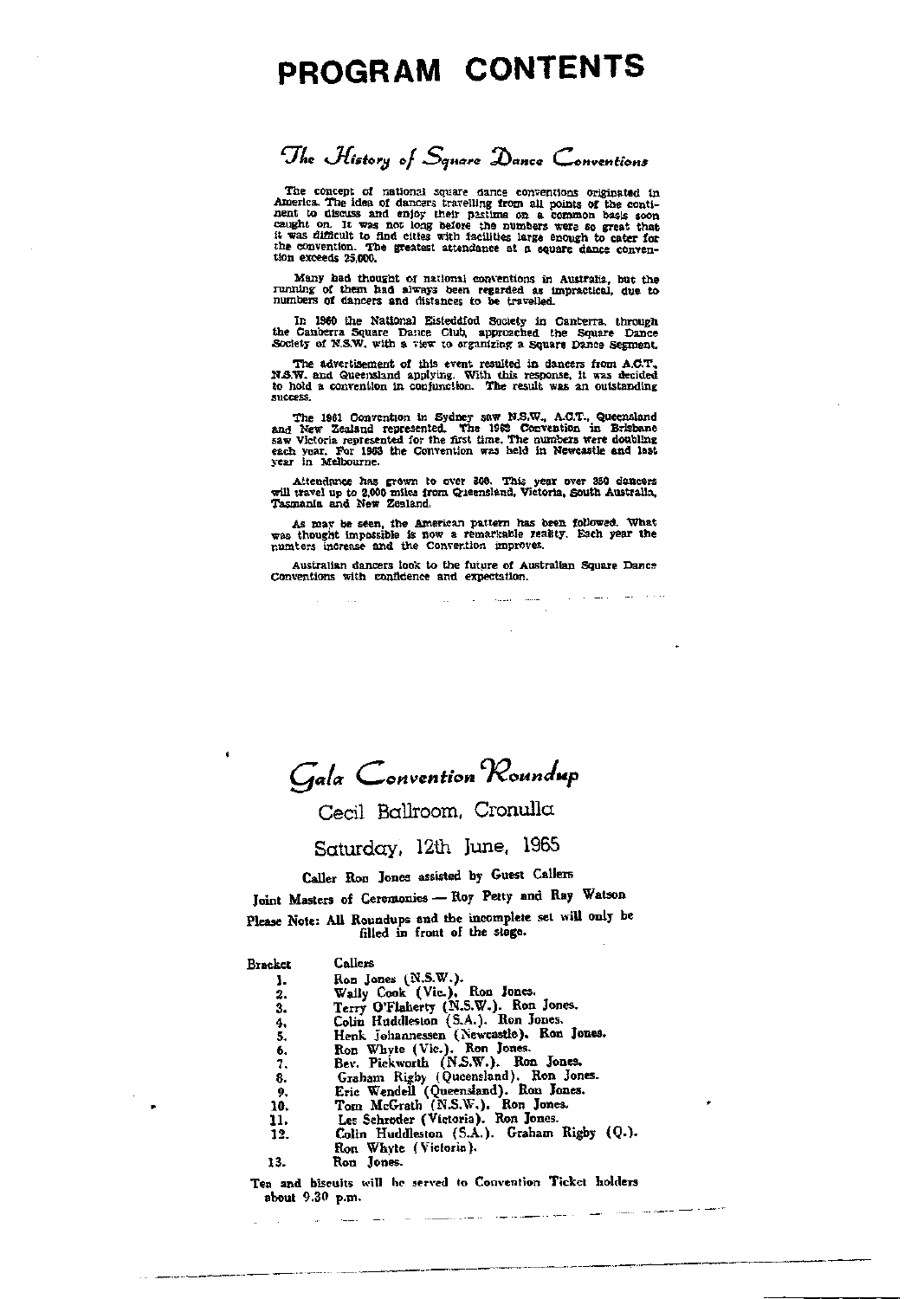# $P$ rogramme of the Sixth National Square Dance Convention

FRIDAY, 11th JUNE, 1965<br>GET ACQUAINTED ROUNDUP in the Ballroom of the North Sydney Soldiers' Memorial Club, Cammeray. principal callers, Roy Welch and Len Woodhcad. assisted by Guest Callers.

#### SATURDAY, 12th JUNE, 1965

- 8 a.m. Meet Interstate Trains at Sydney Railway Station.
- 7 p.m. Be ready for buses departing Motels for 8 p.m. Gala Convention Roundup being held at Cecil Gala Convention Roundup being held at Cecil
- Ballroom, Cronulla. For details see Page 3.
- 8.30 p.m. Official Opening of Sixth National Square Dance Convention.
- 9.30 p.m. Tea and biscuits for ticketholders SUNDAY, 13th JUNE. 19G5
	- 10 a.m. Cecil House Ballroom, Cronulla. Opening of the Sixth National Convention Meeting.

#### AGENDA:

- 1. Welcome All Delegates.
- 2. Roll Call of Delegates.
- 3. Apologies.
- 4. To confirm minutes of the Fifth National Convention.
- 5. Matters arising from minutes.
- 6. Correspondence.
- 7. Delegates from each State to speak. Address to be read and presented on one piece of quarto size paper in standard type.

New Zealand: Erie BasUon. Q'lccnsland: Graham Rigby. 8th. Aust.: Colin Huddleston. Vi~toria: Ron Whyte. Tasmania: Prepared by Shirley<br>Cashoult.

N.S.W.: Laurie Spalding.

8. General Discussion. "Your responsibility to Square Dancing." Chairman. Tom Chambers.

- 9. Limited Discussion. "What do Beginners expect from Square Dancing?" Chairman David Jones. LImited to persons dancing less than 12 months.
- 10. Umited Discussion. "What Moderns Expect of Square Dancing," Chairman John Northwood. Limited to Teenagers.
- 11. South Australian Representalive to confirm that the Seventh National Convention will be held In Adelaide during 1966.
- 12. To receive bids for the Convention of 1967.
- 13. General Business.
- 12 Noon: Lunch for ticket-holders. Three colour sessions.
- 12.30 p.m.: Dress and Style session followed by Round Dancing under direction of Jack Nimmo.
- 2.30 pm.: Resume Agenda of Convention until completion. concluding With Delegate *01* Host State for 1966 to Issue personal invitation to the Seventh National Convention.
- 3.30 p.m.: Entertainment by selected artists. Tea and biscuits for ticket· holders.
- 4 p.m.: Continuous General Square Dancing Roundups to Sydney and guest callers, preference being given to club callers who have not been previously invited to call at the Convention.
- 4.30 p.m.: Demonstration by Junior Squares. Cnller, Max Pickworth. Demonstration by Competition Teams showing N.S.W. style and grace. To be judged by panel of interstate callers.

6 p.m.: Dinner to be served to tloket-holders. Three colour sessions. 8 p.m.: Sunday Night Roundup.

- 9.30 pm.: Tea and biscuits for ticket-holders.
- 11.30 p.m.: Close of Convention.

I\IONDAY, 14th JUNE, 1965

- 10.30 a.m.: Picnic at The Royal National Park, Audley.
- 12 Noon: Lunch for ticket-holders who have booked. Followed by workshop In the Natlonal Park Hall.

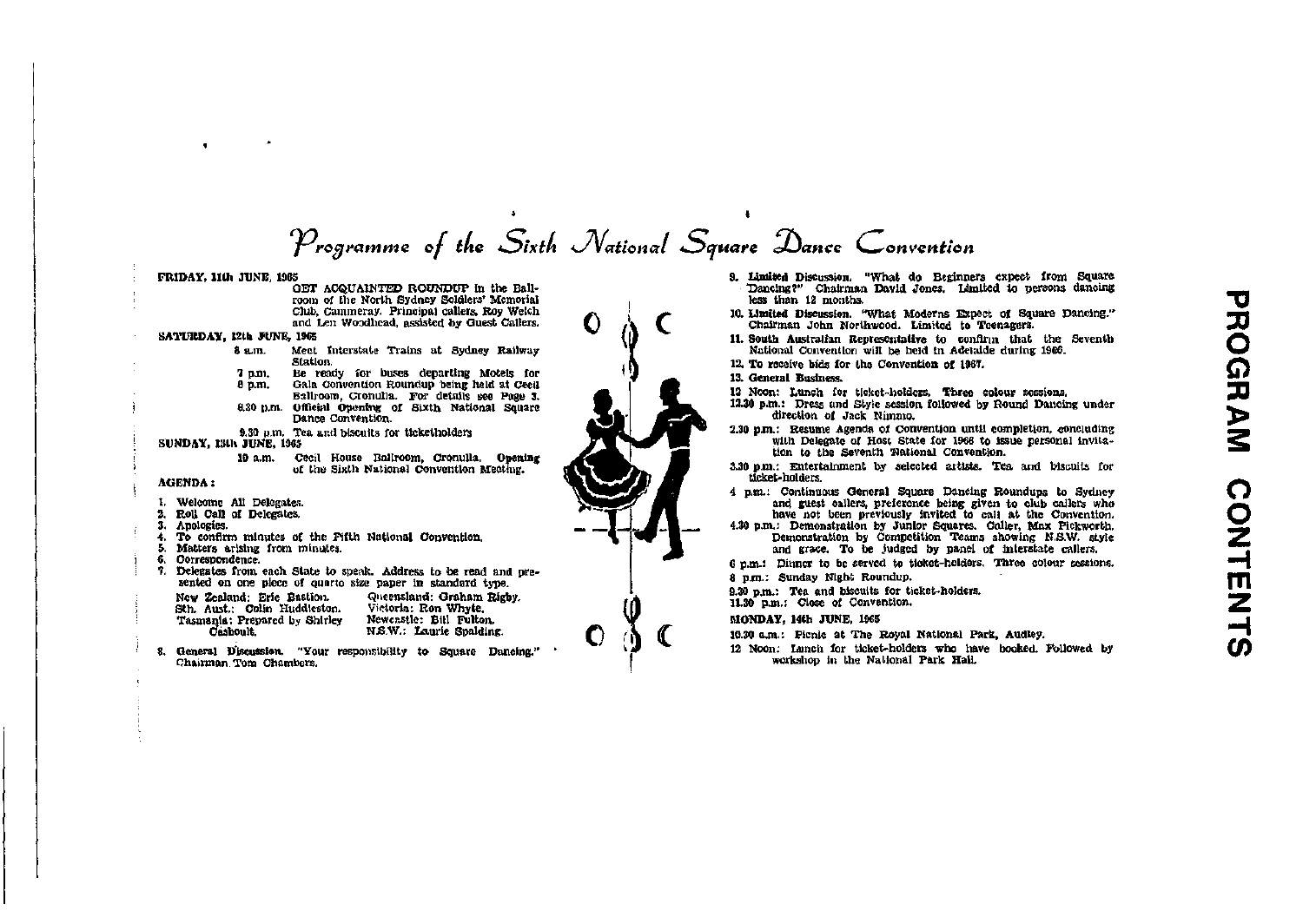

W. A. FLICK & CO. PTY. LTD. 69-75 Victoria Ave., Chatswood. 40 3211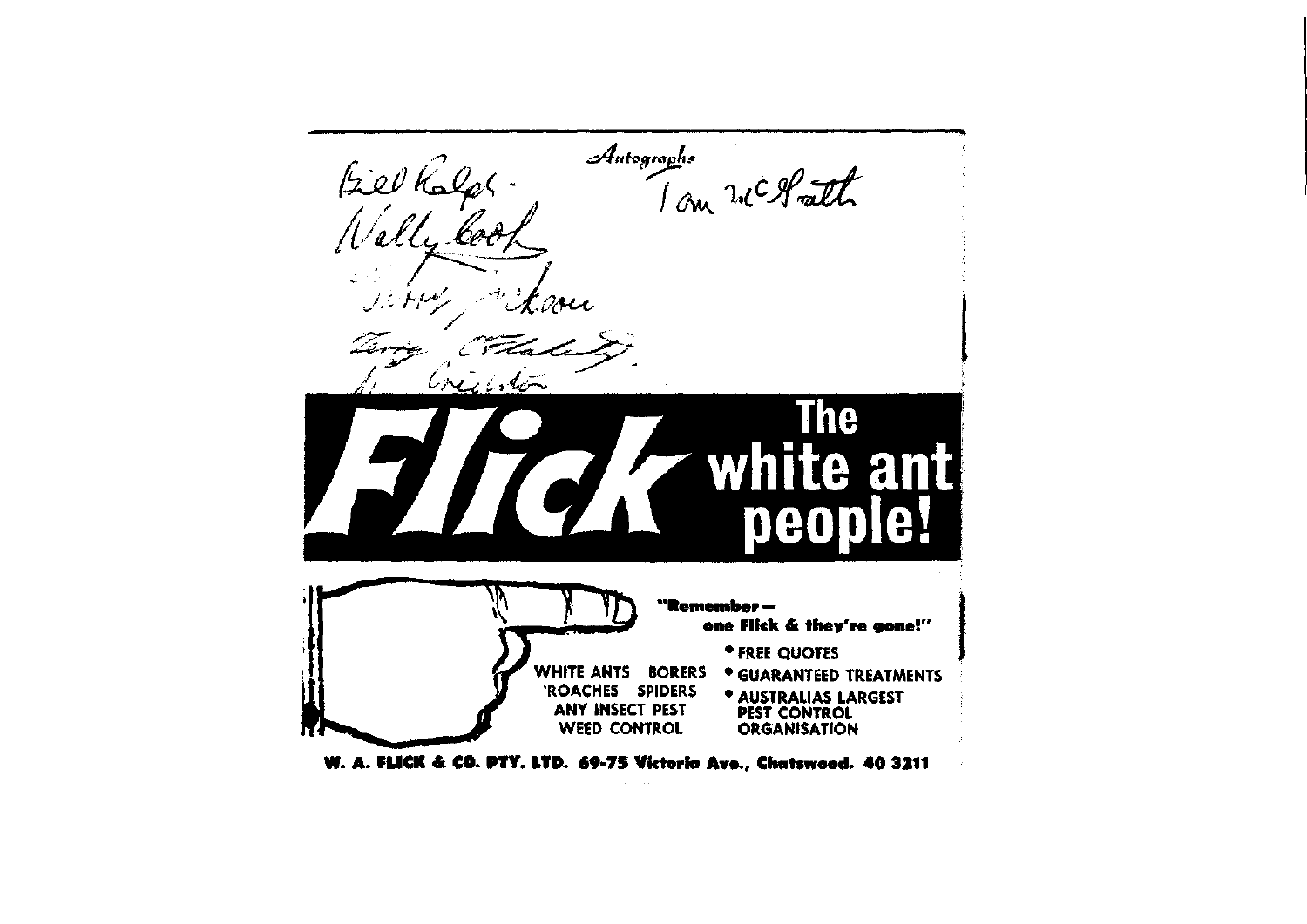OF FIXTH AINTHONG SQUARE DROOP CONVENTION HOLD SCHIONAS, 13TH JEANA, 1965 THE THIR CRIR BROACGOCEAN pmart4£ (Remarked, N.S.W. Common Cousin Spalaling apend Committee at 10 cm with one sad free. Apologies was received from Frank hastange (1) ad Rob Preco (New) primate from Melleman (1964) euro read.<br>One confirmed a hotin of Fah hoelhound ad Clem Chanless. Oclipites reports were four begin RAC CASTION (N.2) Coluithrochestical (S.14) SHIRRI (ARCART (TAS) CRANNA, RIEBY (G) REN (AMYTY (V.) BAL RIETERSHAUCOSTRE) a Marca (Béan (Béa)<br>Descursion Palels-Jan Regas clubs 2 Gues Danvig leter de legumes expertis Jean Daucing al Telat de locker Reget for Special Dancery live lived received Cali thedelleste centimed lied for 1966 Counter at allelail the was tomicd by ceeler already Bid for 1967 la rele even. Med by Side Kigh ad awgust a where of the the freak got Hell buillea Concera Moved encetting at 1150 the his oil for their atticlance  $Q_{e}$ attenti Mil Nalph Century Continuação  $12/666$  $14/6/6$ الوقع الموارد المستحقين.<br>وفيات المستحقين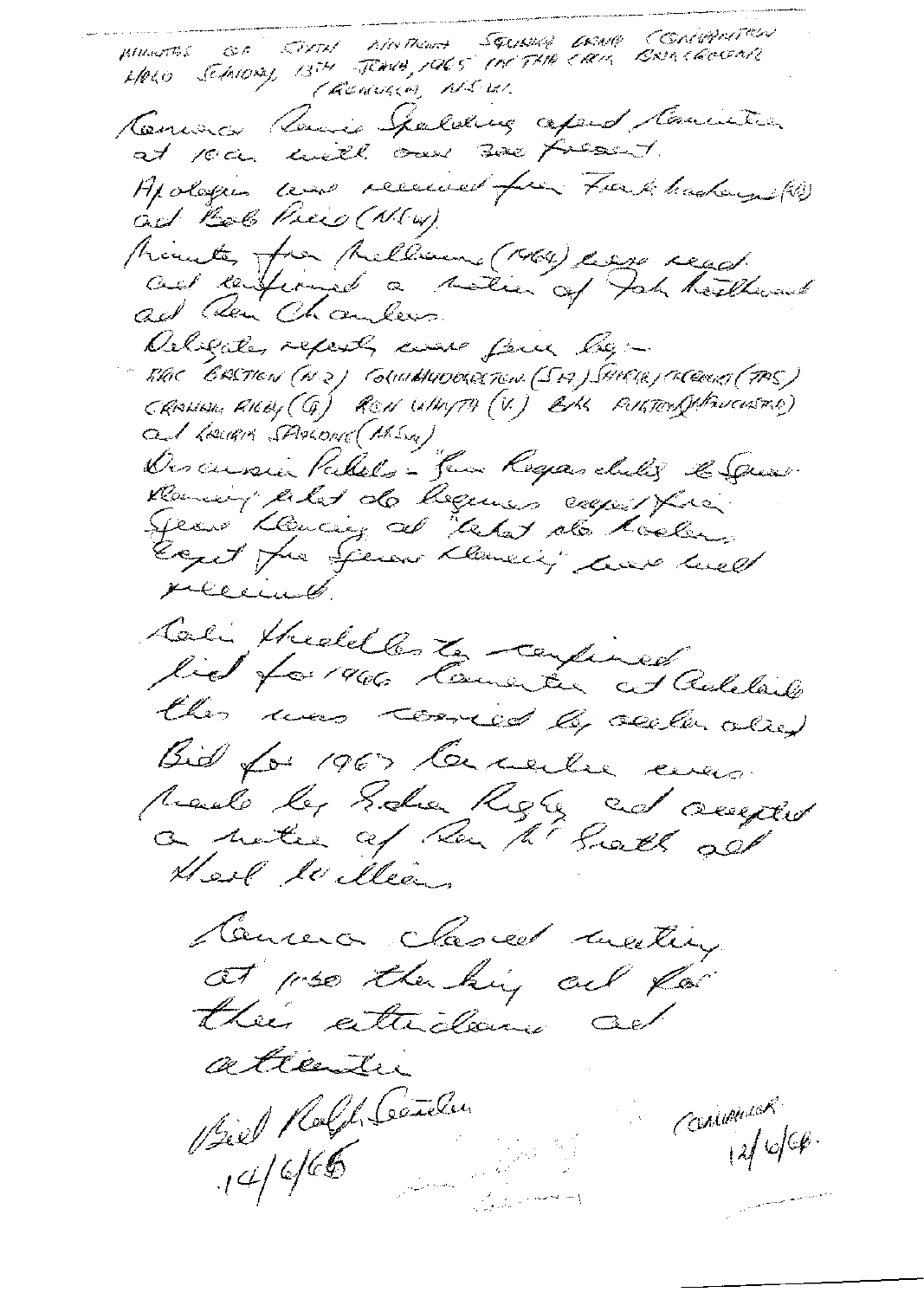# **NEWCASTLE REPORT**

The Neweastle scene regarding square dancing is one of rowth. Three learners' classes commenced this year, and ithough response was not spectacular, neither was it isappointing. We have gained a few more devotees to he art of square dancing.

leweastle supports six square classes. All club members are nce clubs at the present time. are dancers. Most dancers .d membership in two or more the clubs. The clubs are: weastle Square Dance Club,<br>
veastle Square Dance Club,<br>
dara, Belmont, Y.M.C.A., Lake<br>
squarie and the recently-<br>
med Merewether Beach, rfside 8. Family Roundup ib.

The various clubs have reitly taken square dancing to s general public ty medium demonstration dances, where set of dancers demonstrates a public function or club, or, iversely, invites people to ne to a square dance club and it the feel of it", so to speak, m the sidelines, with particition later at a learner dance.

in the past year the clubs ve jointly had the pleasure dancing with Graham Rigby<br>d the Queensland square ncers; organised a dance to se money to assist the victim a road accident; and celetied the first birthday of the ke Macquarie Club.

Our six Newcastle cities have ently appointed delegates to<br>e newly-formed Hunter Diset Square Dance Committee. e to promote square dancing. id organise combined club nees. The committee has alady organised a tig dance in ir area and has plans for more mces, picnics and learners'

 $\sim 10^{-1}$ 

right behind this committee, as moined membership would they feel it is doing a great job in the vicinity of 80 to 100 or consolidating square dancing. of consolidating square dancing the scheme are Newcastle's square dance callers Henk Johannessen, Milton Hail and Brian Hotchkies.

A late news item is that, despite the efforts of Milton Hall and the early enthusiasm of his square dance group, he has had to disband the Belmont Square Dance Club due to lack of Interested members. However, the hard core of members is making arrangements to form other clubs.

We take this opportunity to invite all square dancers to Newcastle during the October week-end holiday, Dances are to be held in Charleston Community Hall on Saturday and Sunday nights. The hosts will be Newcastle square dance ciuba.

### South Australian Report 1965

The position in South Australia has not varied to any great extent from last year, great extent from last year,<br>except the demand in country<br>areas for this type of dancing<br>has increased. However, que to the shortage of catlers and the iong distances involved, we are un bie to cope with this demand.

At the present time the number of stanrte dancirs in South Australia would total approximately 1,000. Do not get the unpression that the 1,000 mentioned are danging weekly; some are weekly, some forttagnary, man some montiny, out<br>they are all rigular dancers.<br>Church cluts would have the<br>majority by far and the four<br>calling to these clubs every<br>saturday night. Saturday might.

We expect a further increase in dancers during these next few months. So, all in all, we consider that square dancing is holding its own in South Austrelia and we expect it to do so for the remainder of the season.

### TASMANIAN REPORT BY THE LAUNCESTON SQUARE DANCE CLUB

This is not a full report on square dancing in the whole of Tasmania, as we have been unable to make contact with clubs in the southern half of the State although we believe there is at least one operating.

started this month, and only time will tell if it can stay on its feet. Of the remaining two. one at George Town and the other at Launession, the latter club has taken a decided turn for the better over the past few months, with increased membership, coth from new and exdancers. The George Town Club fluctuates a great deal, as many dancers are shift workers and are unable to attend regularly. Launceston

It has always been the policy of the Launceston S. D. Club to promote interest in square daneing wherever we can, and in this regard we have given several demonstrations outside the club. At present we are training a squares.

At present there are three set who will be ready for de-<br>clubs in the north, one of which monstrations whenever the opportunity arises, as we have<br>found sufficient interest in the past to warrant it.

Last year's convention in Melcourne, the first attended by members of our club, aroused great interest, and since the return of the three dancers who attended, a definite improvement in both standard and<br>style of dancing is noticeable.<br>Unfortunately, the iccation of<br>our island state makes travel expensive, and only two Launceston Clut members are able<br>to be present to-day, but they carry with them the very best of wishes to all square dancers throughout Australia and New<br>Zealand from Tasmanian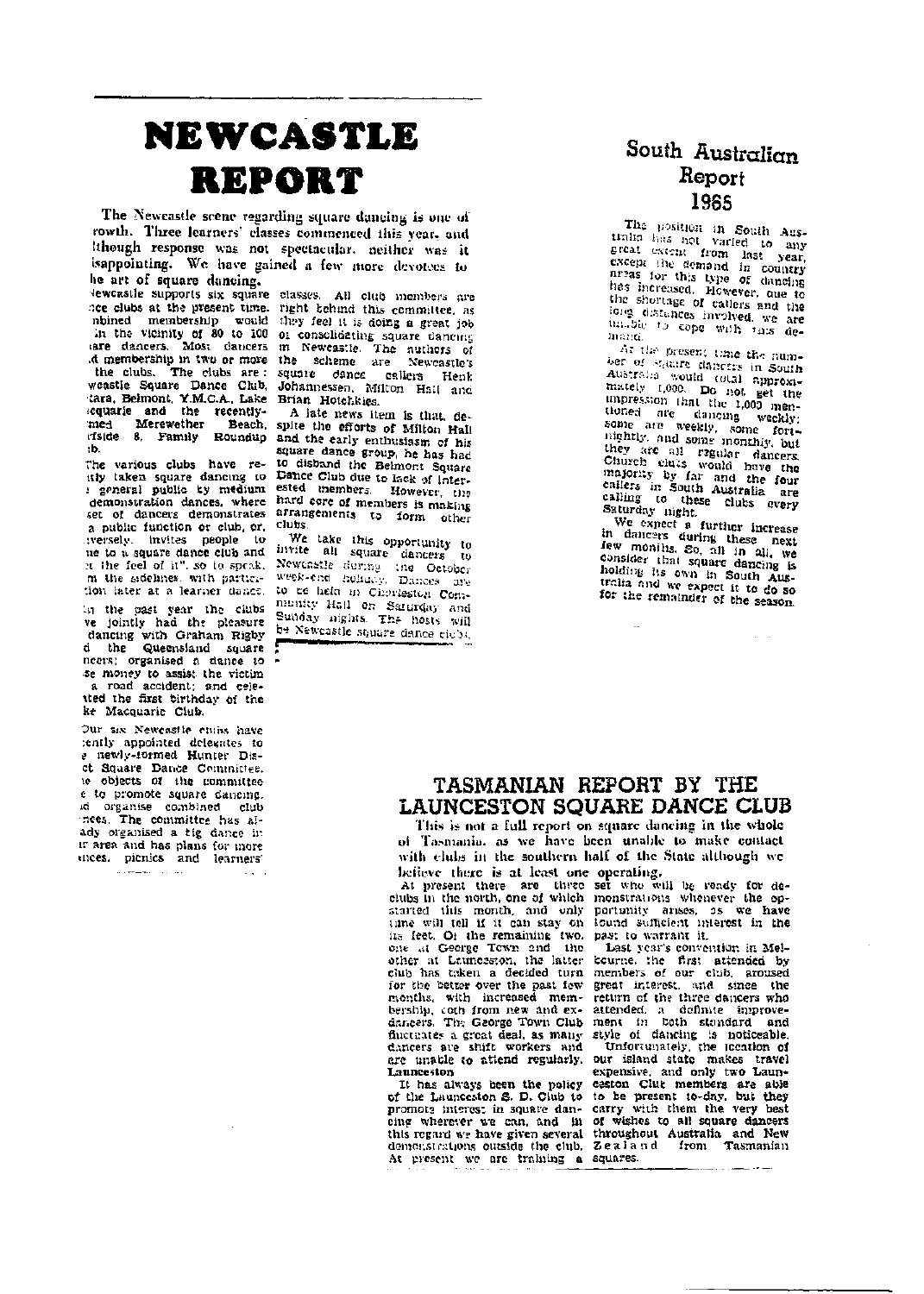# KIWI **CORNER**

### Report for the Sixth National Square Dance Convention, Sydney

(Presented by E. J. Bastion, New Zealand) I cannot report a spectacular break-through in New Zealand square dancing in the past year, but I can say that it is at least holding its own.

The maximum activity is<br>centred around Christehurch<br>and Dunedin in the South<br>Island and I can find no evi-<br>dence of square dancing in the<br>North Island at all North Island at all. However, the Waggon Wheel Cluc, Dunedin, and the Whirlaway Club, Christehurch, have revived their past visits to one another<br>by meeting midway between the two centres at Timaru. The first of these get-togethers took first of these get-togethers took<br>place last Easter, with members<br>of both clubs occupying motel<br>accommodation for the week-<br>end; some making the trip for<br>the Saturday hight only and<br>returning the same night, The<br>speciality spectacle of dressed squares<br>such as you have at the con-<br>such as you have at the con-<br>ventions and other functions here is non-existent in New Zealand and I, as an old campaigner for square dancing,<br>paigner for square dancing,<br>regret this very much, but the<br>activity is simply not strong<br>enough to support this kind of publicity: we therefore try to<br>hold on to what we have got, meanwhile making every effort to attract new members whenever the opportunity arises.

a transmission and de

As these notes appear, the shown by the attendance de<br>1965 Convention will be in the spite adverse weather cond: past, and many regrets expressed here that we were unable to nttend. We are sure that everyone here would enjoy such an event and would benefit tremendously by the experience<br>and the friendships to be gained by attending a Convention.

With this in mind we have a with this in mind we have a<br>small group working on the<br>idea of altending next year's<br>Convention in Adelaide and,<br>tarring the unforeseen, that group will be there. "Hey, Ade-<br>laide, we'll look you over. Better look out now. Here we come!"

- Our jearners' class is pro-<br>gressing well and will amalgamate with our club at a party<br>night on June 25. Some very keen persons amongst them, as apparently haven't arrived.



shown by the accompanies of spite adverse weather condi-<br>tions some nights.

What are cluts dancing new what are clusted as asked in the May "Review." In our Waggo Wheel Club we "Hey Li Lee, I Lee", "Your Cheating Heart" Lee", "Your Cheating Heart"<br>"Island in the Sun", "Blue Moor<br>of Kentucky", "Bless 'Em Alt<br>being very popular, and ever<br>"Mountain Music" comes bac. now and then and gets everyon singing along as well as doin,<br>hoe-downs. Those dances based<br>on popular tunes which allow singing participation not onl bute to a free and easy atmo sphere which makes the dance ing so much more enjoyable.

To those who have missed ou notes we apologise. The note<br>have been possed regularly, but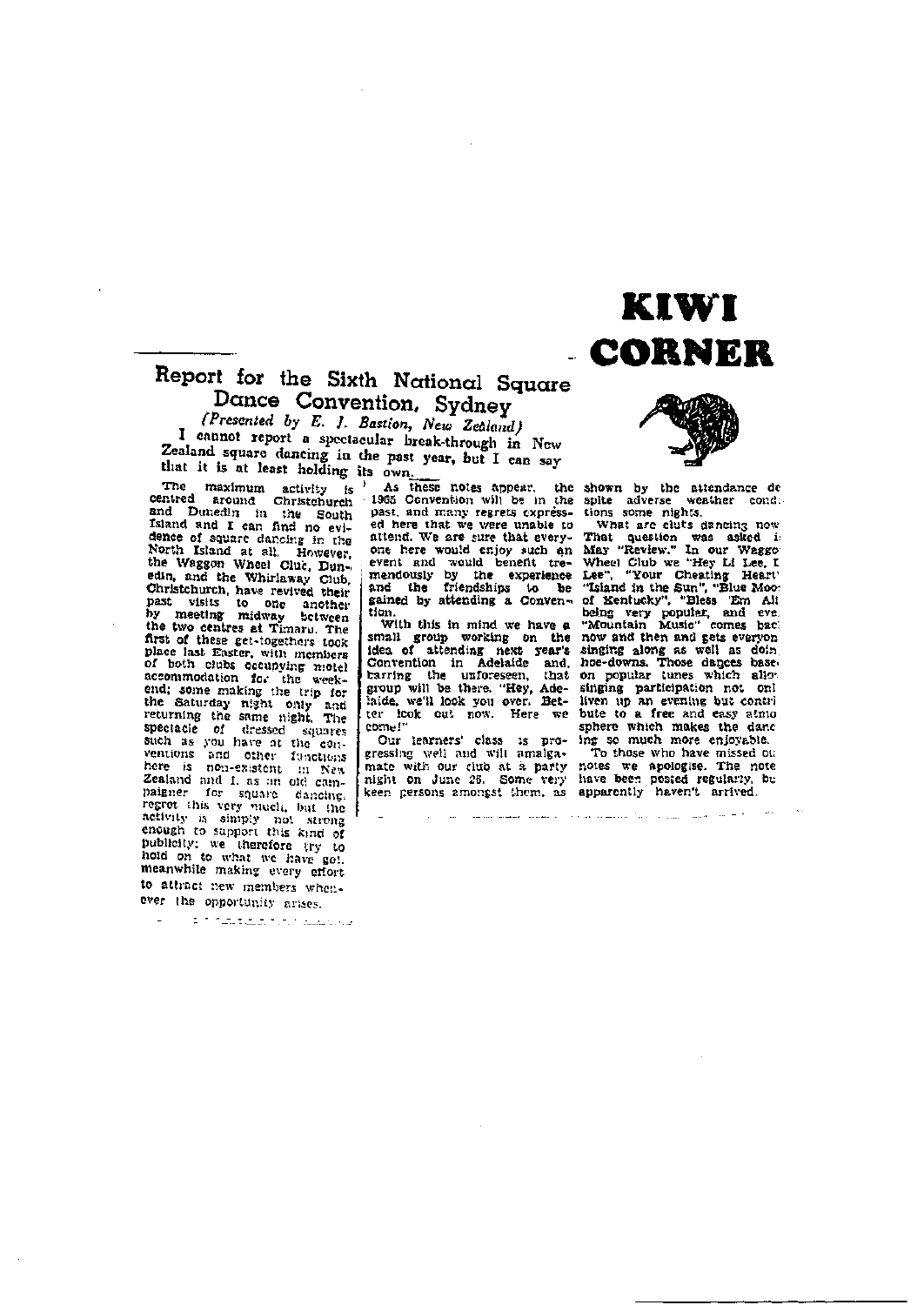$\mathcal{L}$ ,  $\ell'$ Nallea/

Dancers, Ladies & Gentleman I have keen invited to introduce a chair this descussion of what Obsalings Expected Require or Can try & yearling of what coming office to the formal who has progressed the "Boise" rendered uppelf from what you do expect tout are the past with competition dancing for the 18 mg old & ufformed At this Cornentin was have also included. Confectition to demonstrate this interest Intended to the theory it was with acquierconnect de the extens of you implied politics. ? Rich Steam of Commentand  $\frac{4}{5}$ Obelingn Showfe of 782 Jime Commencer H.4500  $2 - \frac{3}{4}$  $\epsilon$  to finish Rello. Alcomber Lupo challenge Cousie trands avec the said Fund ly actualies. a fairly Vanily devils. After a competition we find that these dame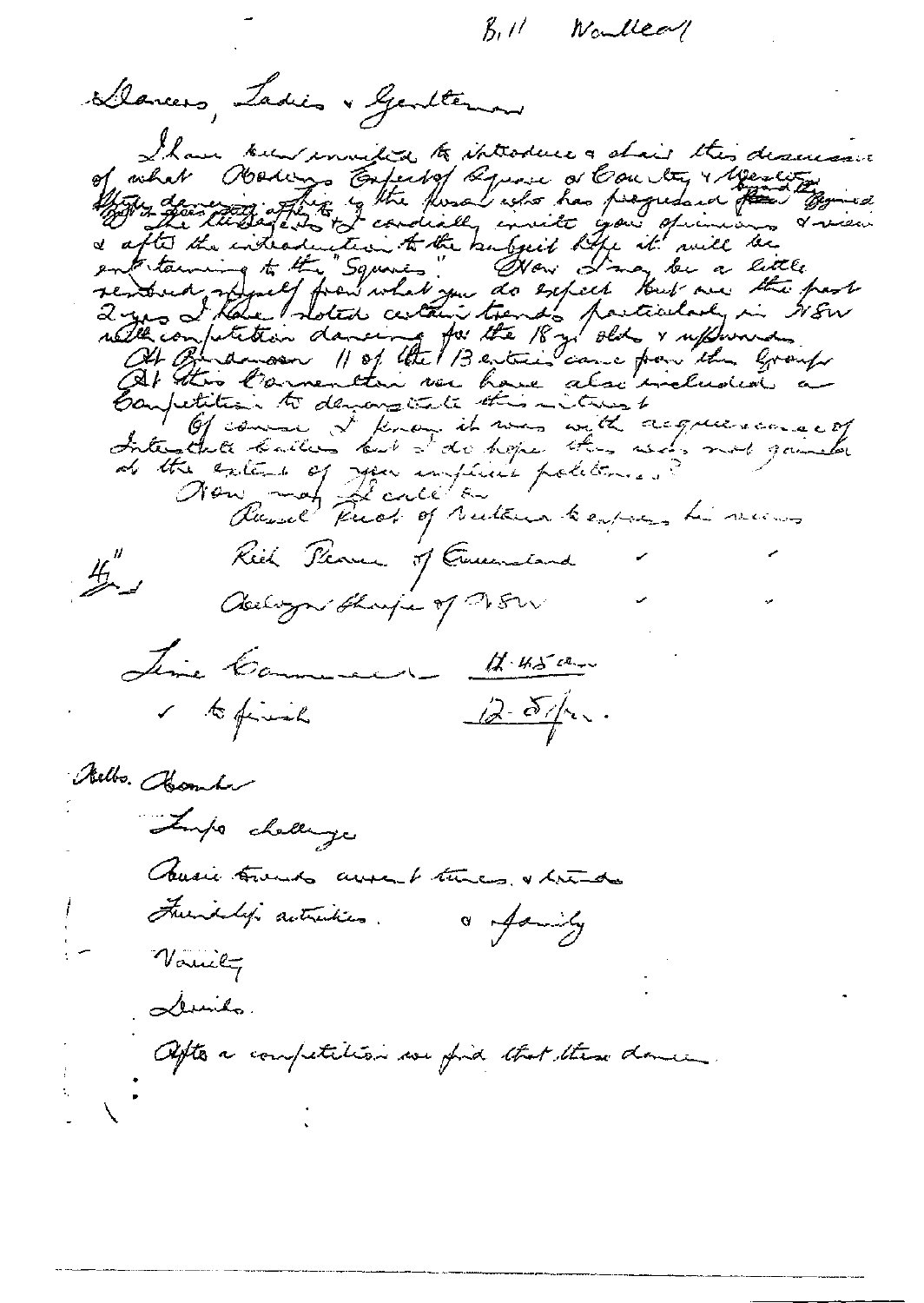mattes, weekended and bether git togethis to T.V. in aur actuative,<br>Monuel the presence of give way stay spon to in 1. forgens their tendes of themself. in the Minestof Fatule. Lisies. y de ma te entendative diverse.<br>Tek su te entendative present of model reamed heavily our way, it's beach and find instation may see your wears and オン ミン the last commented gamed for the fit of the same time and many of the same motions and have a fact of the same of the same and have a fact of the same of the same of the same of the same of the same of the same of the same The society among tomaked where is now a set pattern ste dancer remem que de l'égangéeper Our munders remaindeaby  $\begin{array}{ccc} \hbox{\it Re}\,\theta\,d\theta_{\mu} & \delta & \beta\epsilon\epsilon & \text{ since } & \epsilon\epsilon\\ \ell_{\alpha}^{\epsilon} & \ell_{\alpha\gamma\sigma}^{\epsilon} & \end{array}$ compared to the compared of the second the contribution  $\star$ the the spring the town that I lieve pour donners in aux aalender.  $\mathcal{N} > \mathcal{N}$  (1)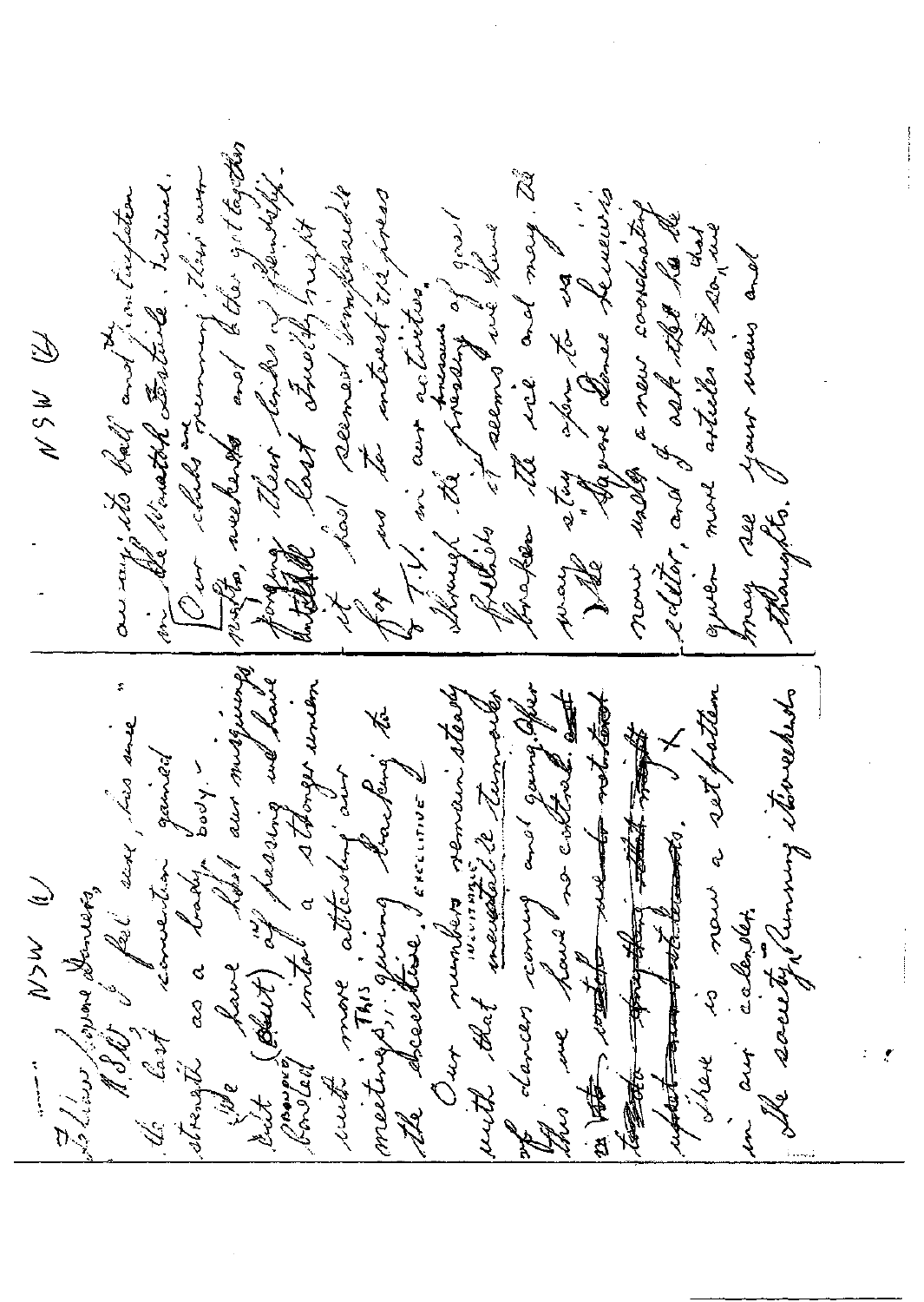indersie can y uny emplotan a more unicon in his desta i op remponent en falle toen de verspreis de ligne toen produite toen produite toen de la faire de la faire de<br>Signed Load a skalp toen de la faire de la faire de la faire de la maine de la faire de la faire de la faire<br>5. de de Renew wind vivitad engayment no ender; and shoten the oplane danen mull Shrui May I leave you in the the ダルス in the promot thele moment is gung, the chen, there is the there i z filmilien säppert obenenne ficument little fortes  $M_5$  m  $5$  M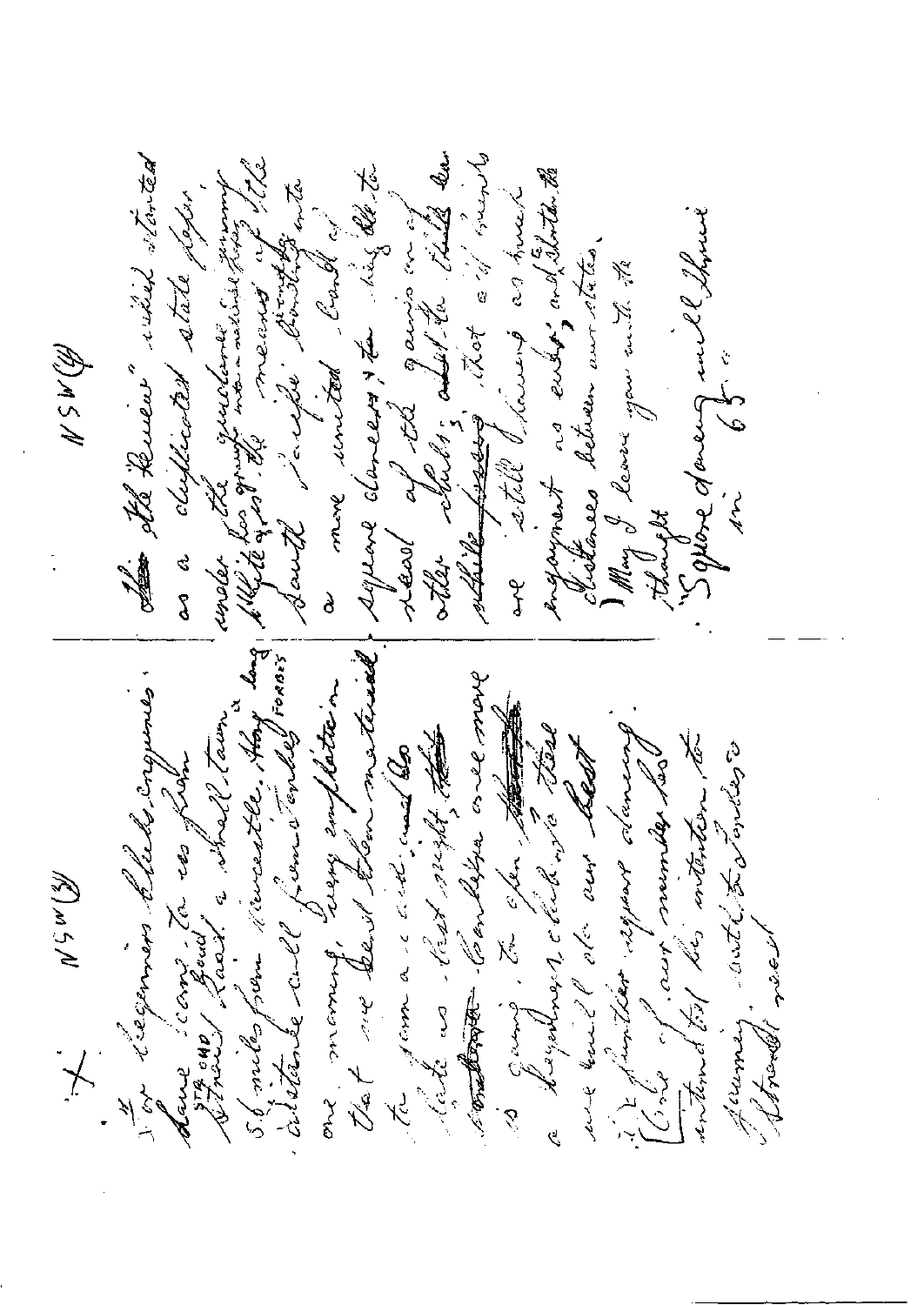

## SQUARE DANCING SOCIETY OF QUIEENSLAND

(FOUNDED 1954)

 $\bullet$ 

14 EAGLE STREET. ALDERLEY HEIGHTS **BRISBANE** 

Telephone: 56 1251

 $\mathbf{h}$ 

### WHAT MODERNS LOOK FOR IN SQUARE DANCING.

MR. CHAIRVAL. Ladies and Gentlemen.

It is with great pleasure that I, of the hundeeds of teenagets in Queensland, he have been give:<sup>1</sup>the pleasure to speak on their behalf.

We find that on leaving school we are restless and looking for something to let o r energy go, and we fand that Square Depoing gives us this necessary go, and we fand that Square Depoing gives us this necessary. It also lapse. With nothing to do, the fancing also sives or a chance

to meet otham: (ithout embs reasment, SlSars & Joung ones alike , provides fun for the whole fumily not only us teenages . Whe music is also very eatchy and wants you to tion and lister.

on winding an I must stress the main points<br>by 40%. The girls said Boys, and the boys said Girls, But as one elderly teenerer stressed the noint so I would ret it, MMI, MMI.

TALISA ALO GENTISYNS .<br>JUTEAU LIST AGR YOUR ATTESTION.

RICEY FRARCH.

### SQUARE DANCING IS FUN"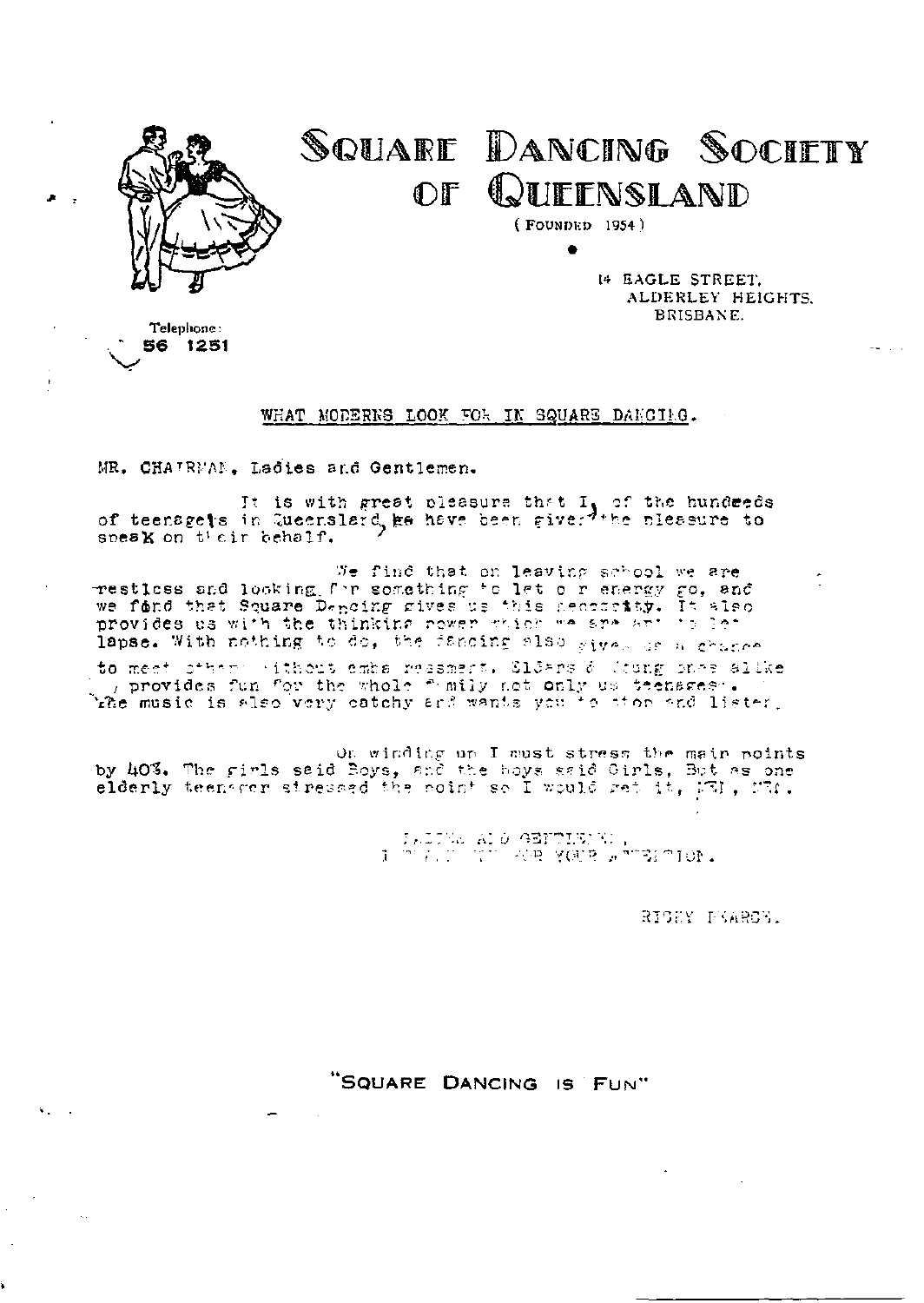Your multi-field We became such a family probably many man as

ال<br>والمناطق المستقر والمناطق المناطق المناطق المناطق المناطق المناطق المناطق المناطق المناطق المناطق المناطق المن

four responsibility to Square Canoing is three fuld.

 $\mathcal{A}^{\mathcal{A}}$  , and  $\mathcal{A}^{\mathcal{A}}$  , and  $\mathcal{A}^{\mathcal{A}}$ 

-irst to feasie, ancien as a whole. second to your club. third to all other concers.

ù.

foutve promotly sect those "know yourself" quizzes in garious periodicals. We used this idea in my talk so that each one of you may test himself a how elf. That chapletely mythical person -- a perfect Square Samoer -- would acceer "pes" to ever one of the following ten questions.

- 1. To you all a out square "ancing at event opportunity, coing your very best to 'ring others in to replace those who for varions reasons have tiven it up. Chvicaly they must be replaced.
- $2.1$ To you attend conjety Neetings? It is you teaperaiblity to help elect the office-boarers and perhaps if you are capalle, to take office. It is easy enough to sit fact and find fault with these hard porking people, ant I'm sure the world welcome gain ideas, suggestions, and even you criticism -- ore straitive of course -- at the meeting.
- wre you always present at your Glab Tancel wother cold, wet or  $2.1$ fine your caller is there. Son't twink you won't be missed. fou  $\texttt{w}\texttt{1}$  :  $\texttt{e}$ .
- i. To you suppost other activities of year club -- piccies, deels-up ni hts, etc.? These things there let af or anising and it must  $con-op-ize.$
- 5. To you serve on Committee or help in any way such as making tea, replacing cha in or executor the floor?
- To you help the begineers is gone club, The sore help and 6. encouragement they receive the sounds the will reach the appeated stareard.
- 7. Jo you circulate between rachets, welcoming visitors and saking some that se-sets alone? For to make a friend of every sember of your club. Cambon the happiest club is the one without cliques.
- To you encourage went caller? You do this be showing him gou really €. believe "square danci is fun" -- by enjoying yourself. Rever take him for granted. He hack is quite strong enough to stand occasional pat. Jo deserves you, ere uralgement, your temple, and your loyalty.
- $9$ . and I make no apology for this question, although I regret the necessibly for it. Are you nice to concert Do you shower and use a decdorant before the dance? This questic to be answered, not by the ladier only, but also by the stronger sex.
- 10. Po you dress for Couare Rancin ? To be well dressed is to le dressed Tor the occasion. Ladies, a Square Marce is hardly the oc-asion for a straight woollen skirt and gentlemen, white business shirts are for the office. That has happened to all the bright clean and plain shirts which were a must a few years ago. Tolourful dress helps to create atmosphere.

Square cancers are humal and not celestial seimes an dust be tho depressed if there are a few "no's" among your massers.

ily own result made me delide th accept my responsibilities. How about yeu.

 $\sim$ 

 $\sim$ 

للدامين الأعادا التلقد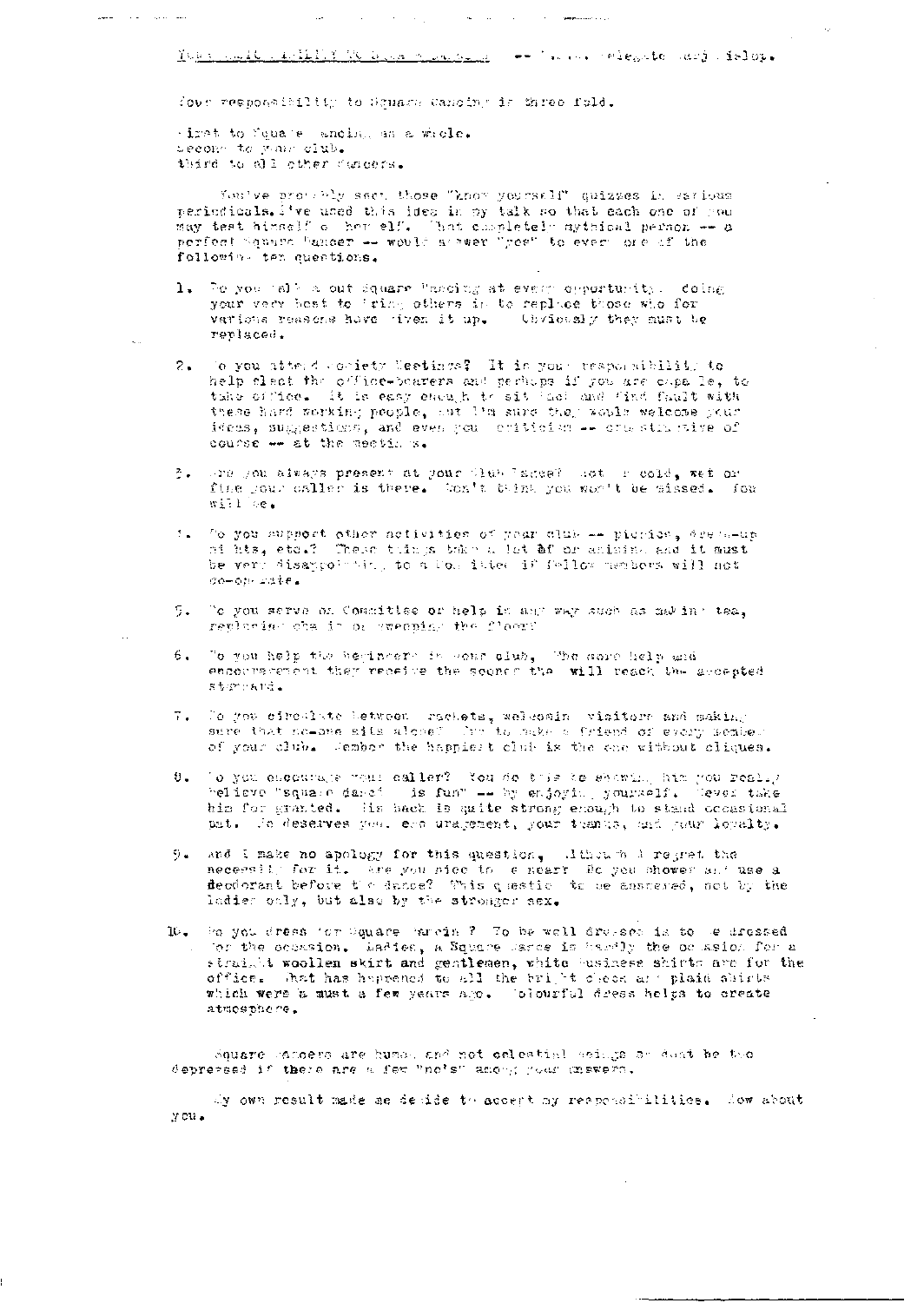### YOUR RESPONSIBILITY TO "SQUARE DANCING"

 $\theta$ lcl

"Mr. Chairman. - Fanelists and Square Dancers'.

 $\mathcal{L}$ 

Do you remember what it was that introduced you into SQUARE DANCING?

It could have been that you were asked by a Square Dancing friend to come along and " give it a go. Then in turn you, yourself, became a Square Dancer and you too, must have, somewhere along the line who encouraged others to take part in this fine pastime. If you have done so, you have done justice to "YOUR RESPONSIBILITY TO SQUARE DANCING"<br>by way of keeping it alive. If each and every one of you here today bought along at least TWO recruits each year well now! let the mathematics take care of the result.

Your responsibility does not stop here --- There are many bridges to cross before you car call yourself a responsible Square Dancer,

You have bought along new people --- Now you must look to the part of keeping them in this field.

DO introduce them to other Dancers.

Pelet - Convet Jeanne

 $\epsilon$ 

 $\mathsf{x}$ 

DO teach them the good manners of Square Dancing.

DO help them in transporting them to a dance, should it so happen that suitable taxx transport is not available.

DO and empahise the importance of keeping your Grouches, to yourself and if a particular problem comes up, which you may think would cause harmful effects on your club or on Square Dancing itself, mention it quietly to your Caller or someone who in turn could smooth the matter over.

DO enjoy yourself while Square Dancing or taking part in anything at all connected the Square Dancing, and do let others see you doing this.

Whether you belong to a Society; Group or any other form of fellowship connected with Square Dancing and you are, or you more or less think that you are a RESPONSIELE Square Dancer -- Do respect all, by making it your personal, effort, to attend other club dances and mix with dancers of other groups -- Remember they are Square Dancers too and enjoying life through the same medium. Your contribution to this effort can keep harmony and Square Dancing on the map for the length of time.

And before closing on this article do not ever forget your responsibility to your own person. Never let it be said to you --"YOU 'SMELL' TIRED!" Thank you.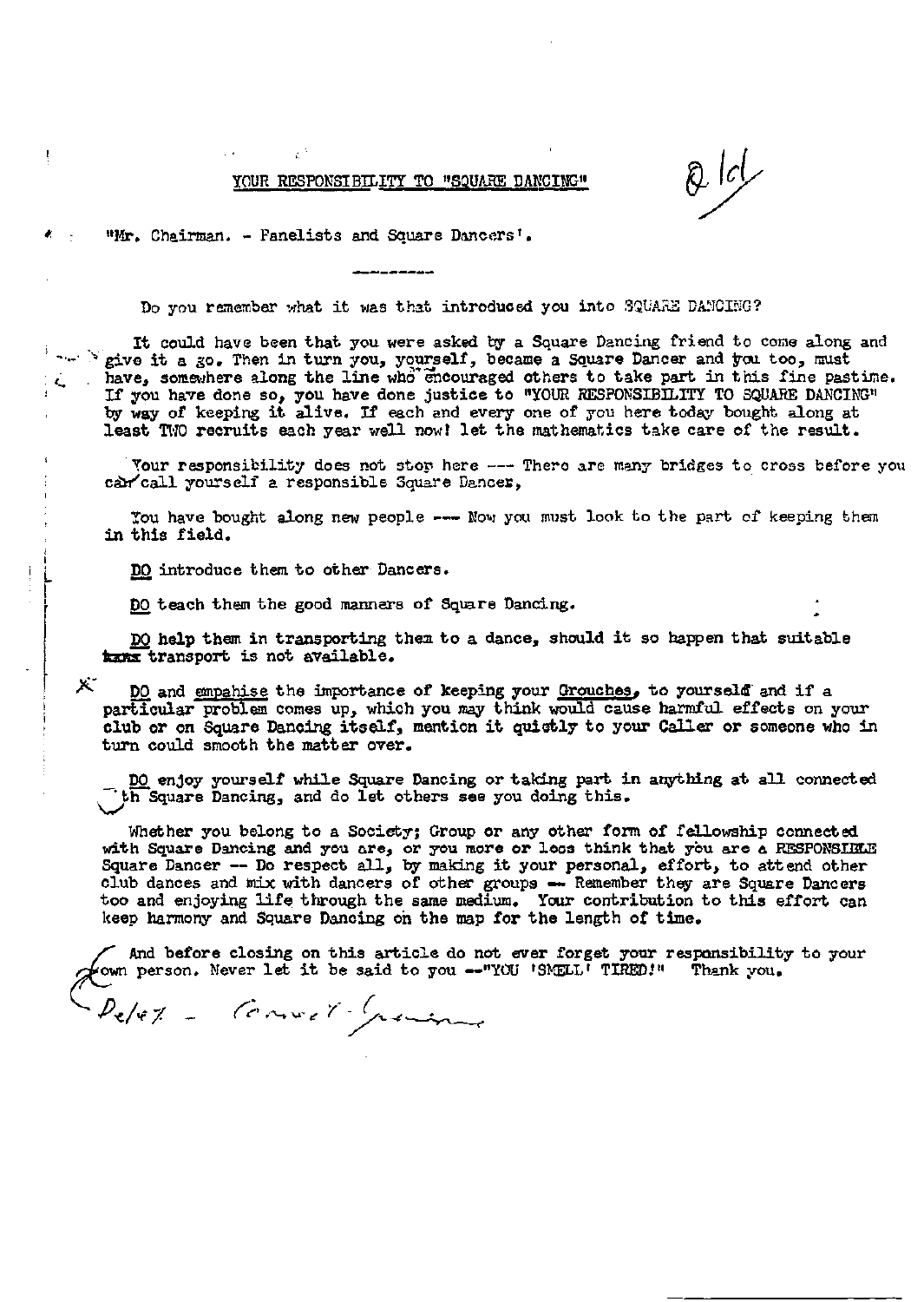### 1965 SQUARE DANCE CONVENTION

Trend in technique, pattern, presentation rhythm

1. Twist incorporated.

 $\left\{ \begin{array}{c} 1 \\ 1 \end{array} \right\}$ 

 $\mathcal{A}_{n+1}$ 

 $\overline{1}$ 

J

- 2. Stomp and steamed up rhythm.
- Beattles and loss of instrumentalists in the music and  $\overline{3}$ . the Caller virtually singing down the music.
- Entry to T.V., which resulted in the calasthetics of which you witnessed at the Victorian Convention. 4.
- Style of dressing modelled to the World Championships. 5.
- б. Aquatic touch when a certain dance finished up with the coins in the fountain.
- 7. Lastly since Robert Helpman and Margot Fontain, we have had ballet introduced to square dancing.
- 8. With the visit of the Moscow Circus and the coming of the Olympic Games, will this be given expression of the future?
- 9. What are your suggestions for the future?

WHAT MODERNS LOCK FOR IN SAVARE DANCING. ಿ(ಭಾರಮವಾದಿ)

Mr. Chairman, Ladies and Gentlemen.

It is with great pleasure that I of the nurdeeds of teenagers in Queensland, have haan siven the miessure to spack on their beachf.

We find that on leaving school, we are restless and looking for something to let our energy go, and we find that Square<br>Dancing gives us this necessity. It also provides us with the thinking power which we apt to let lapse. With nothing to do. the dancing also gives us a chance to meet others without embarressment. Blders and young ones alike, it provides fun for the whole family mot only us teenagers. The music is also very catchy and wants you to stop and listen.

Cn winding up I must stress the main coints by 40%. The girls said boys, and the boys said girls, but as one elderly teenager stressed the point so I would get it, MEN, MEN.

> L<sub>o</sub>sies ond Gentlemen, I thank you for your attention.

> > RICKY PEARCE.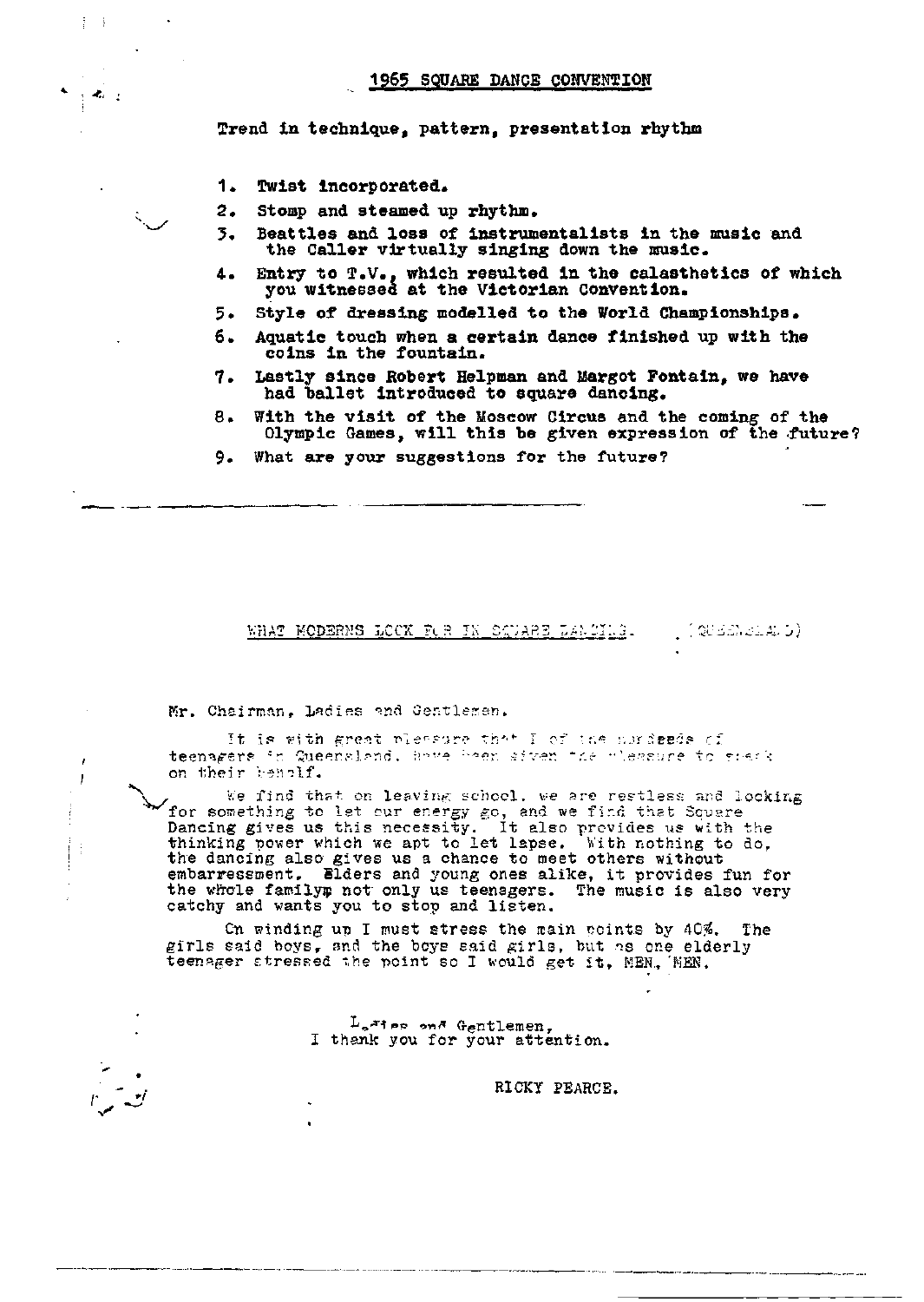### FELLOW SQUARE DANCERS

Time is something we cannot buy. The best of things always have to come to an end.

This Convention, I hope has been up to the standard previously held.

Any mistakes that have been made are mine.

The excellence of the program and the way the Convention has been carried out is due to the work the committees have seen to.

My thanks go to these stalwarts. The work that Bill Rolph, Bev Pickworth with the chairman of each committee, have done, I am sure only your enjoyment can recompense. To their wives, say thank you for your patience.

To Ron Jones may we dance to your callingfor many Conventions to come. Those callers who have given the enjoyment for the weekend, I am sure you have had the pleasure of calling as much as we have had dancing to them.

You may not have noticed him but Owen has spent the full day behind the table at the tape recorder, to keep this day for prosterity.

Charmian has our thsnks for taking dictation this morning. Time is not enough to fulfill all the thanks I would like to give.

May I say thank you all for coming, may your return be a safe and happy one, and we will meet again at Convention time in Adelaide.

Picnic, 10.00 at Audley, National Park tomorrow.

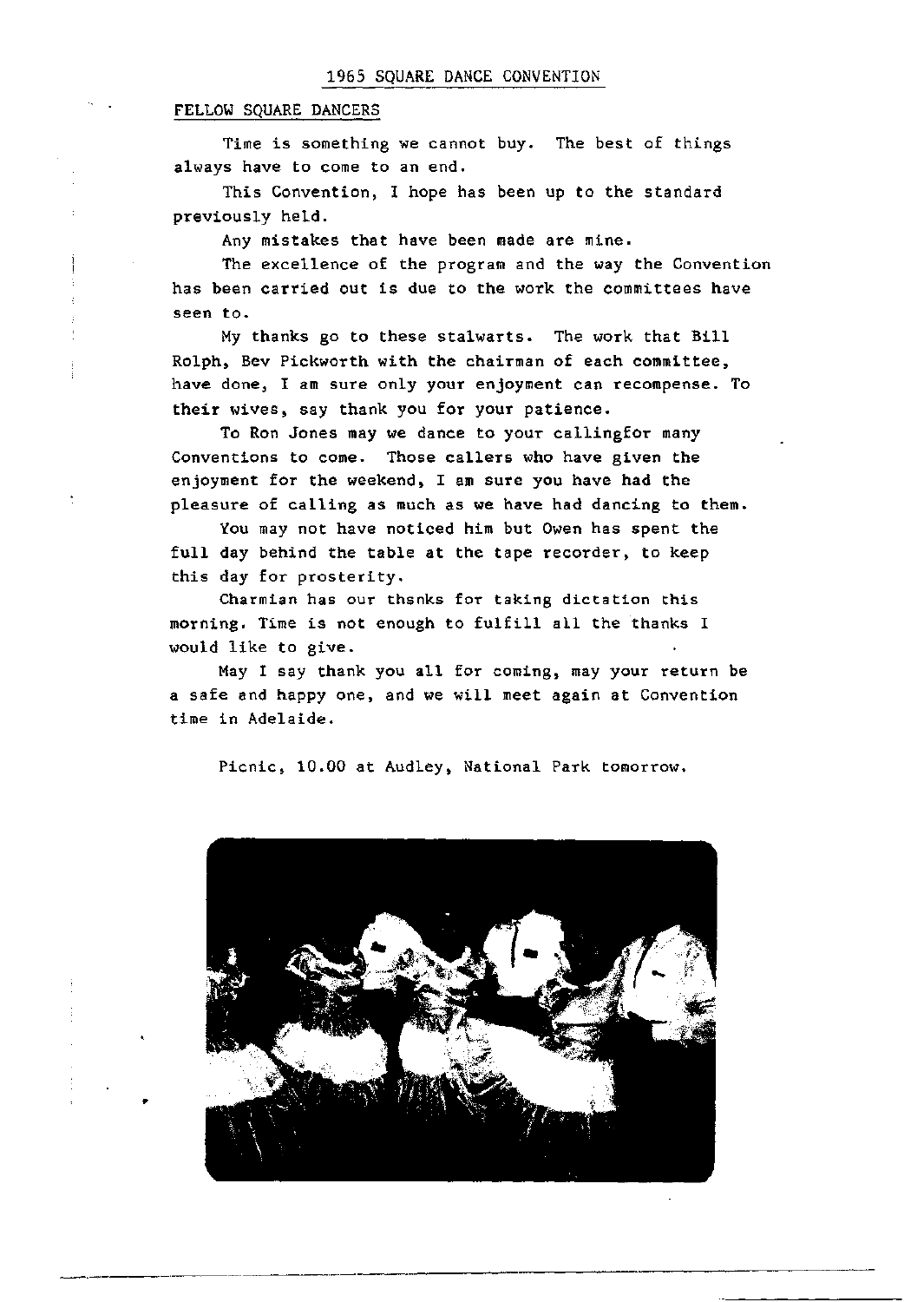## **Were You There?**

*(by Tom JlcGrutlz)*  Another Square Dance Convention has come and gone, leaving us with ~-"ore happy memories to add to our "' -ast store of happy square dance memories.

the 1965 Convention. We came home from Melbourne. began to form Our committees, organized ~wed sets came together and sets came together and the car rallies. We did everything we could to raise money, Then we started looking for halis. Well, you wouldn't believe that<br>a big city like Sydney doesn't<br>realy have any great big halts.<br>Anyhow, that's how It went --<br>committee -meetings --- this idea in, this idea out - we voted<br>  $\sim$  on enough things to run the<br>  $\sim$  :ountry, let alone a Convention.

Then the happy week-end arriv-<br>
ed, along with over 350 out-of-<br>
State-visltors.<br>  $\begin{array}{c}\n\bullet \\
\bullet \\
\bullet\n\end{array}$  our first big night, Tele-

\.,"10n Station Channel 2 had a camera crew there. SaturdaY night at Cronulla was more of the ssme. Chick and Tom Mc-Grath woere celebrating their wedding anniVersary, Sergeant Bill Eolph and his capable K.P.<br>Crew handled the supper. M.C.'s<br>Eay Watson and Roy Petty did<br>Nery good roundup and it<br>Comed to work fine. All the<br>cliens, were in fine voice and<br>we had a wonderful time. On<br>Sunday morning Ch

hope for the best.<br>
Laurie Spalding opened the<br>
meeting at ten, with well over<br>
300 square dancers present,<br>
Colin Huddleston, who. has<br>
became known as "The Man<br>
Without the Hat", gave a good

**Contract Contract** 

It all started last October, report on South Australia, and when the N.S.W. Society bid for also confirmed his Srate's bid<br>the 1965 Convention. We came for the 1966 Convention, to be

held on Quccn's Birthday week-<br>end :n June.<br>- Ron Whyte gave a good report<br>on Victoria and a good comprehensive report on the 1964 Convention.

Graham Rigby gaYe a good report and aL,o bid for Queensland to hold the 1967 Conven-<br>tion. If you listen to this silver-<br>tongued fellow long enough he will convince you that Queens-<br>land is the best State of all.<br>Delegates Eric Bastion, from<br>New Zealand, Shirley Casboult<br>from Tasmania, Bill Fulton, of Newcastle, all gave good reports:<br>Spalding gave N.S.W.'s report.<br>To sum them all up, square<br>dancing is still healthy and has<br>a good chance of growing in<br>a good chance of growing in

In the discussion group Marj. Hislop's advice to the male<br>square dancers hit home. I'm<br>sure. The teenagers gave very<br>good reports, and the "What do Beginners Expect from Square<br>Dancing?" report by Pat Moore<br>may become a square dance

classic.<br>
We had a full day on Sun-<br>
we had a full day on Sun-<br>
day, round dancing exhibitions<br>
and square dancing right<br>
through to 11 p.m. Ken Henley<br>
from Brisbane got up out of his<br>
sick bed to do some very god<br>
umusua

on 37 different callers on  $\epsilon_n$ .<br>
On Monday we were still ait,<br>
out to Natlonal Park, dag<br>
The Slosh and bidding sad fe-<br>
wells to many of our out:

 $\sim$   $\sim$ 

 $\sim$   $\sim$ 



State visitors.

Dlci YOU know that thcre nrc two George Bells? There are! And the only way you can tell them apart is that the Melbourne George is always kissing everybody. Bib is his wife, and I'd like to see a poem by Bib<br>atout George some time,

Eric Wendell's "Wheeling 8"<br>group lost their mascot for a group lost their mascot for a<br>short time, but we are happy to<br>say they got it back.

Graham Rigby's new record<br>made a good linpression on<br>everyone who heard it. I hope<br>you sell lots of them, Graham,

And now we are saving our<br>money and looking forward to<br>visiting Colin Huddleston In<br>South Australia.

We didn't get to talk to as<br>many of our friends this year<br>as we would have liked to, but<br>next year it will be different.

### Congratulations. Sydney!



011 bchalf of thc one hundred Queenslanders who attended the recent National Convention in Sydney. we offer heartiest congratulations to the Square Dance Society of New South Wales for the wonderful way in which this  $\log$  event was presented.

Secondly, we thank Ron Jones for his very excellent ~OUIJ(I. whieh I;I~I'!C buth dancing and calling a real pleasure.<br>"Thirdly,

congratulations again to the New South Wales Soesety, for the first-class television coverage which has since been viewed nationally Ihroughaut Australia.

Next year we look forward 10 seeing you all in Adelaide. and, of course, it will be our pleasure to host the "National" in 1967. Bit, for the Conventhan just concluded. it was  $\text{vec} \cdot \text{index}$  in  $\text{index} \cdot \text{index}$  in  $\text{max}$ . aral. once again, we say ~Thank = tour and romyntal<br>Iortone is descri

------.. ----\_.\_.\_---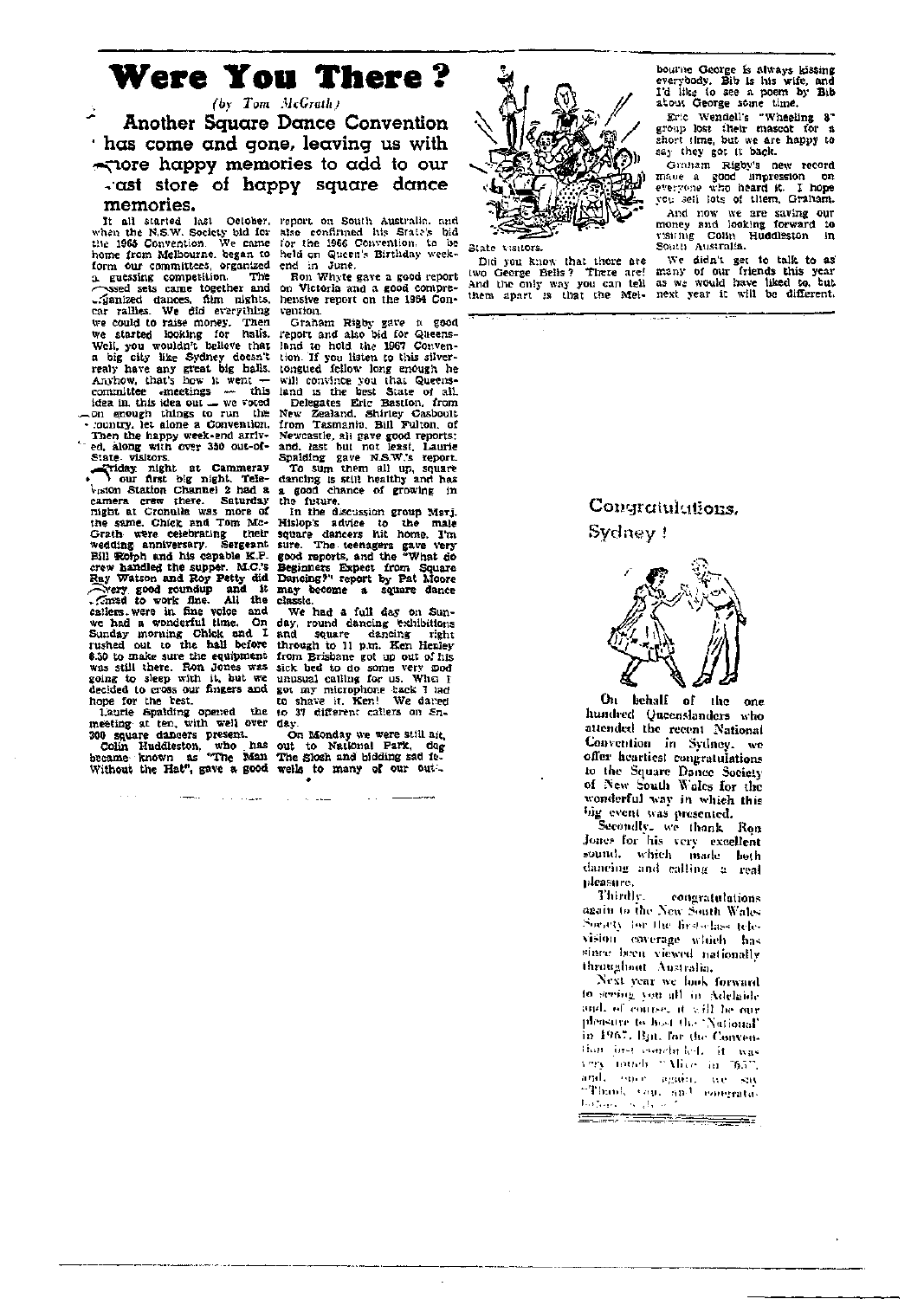### Sixth Annual Square Dance Convention

Well, it's over, but will never be forgotten. New South Wales turned on everything they had to ensure that this would be at least one of the most memorable Conventions held for some time amongst the square dance folk of Australasia.

attending for some -- and, for<br>many, most -- of the Convention, this would indicate, to the best of my knowledge, one quarter of the known active square<br>dinners of Australia were pre-<br>sent, which proves that the<br>members we have got are keen,<br>if nothing else, and I would like to see figures from any other to see ingures from imp other<br>mapp Convention that would<br>beat those stated above. At<br>several of the dances the at-<br>tendances were in excess of 700.<br>New South Wales may not be

the Sunshine State, but any rain that may have fallen was Fair that may make name it was<br>as you can imagine, 1000 per-<br>sons can create a lot of dust<br>and I feel that no persons would<br>have been inconvenienced by<br>such rains and/or winds, as<br>such rains and/or winds, as everyone had been reminded to bring their raincoats. I feel sure<br>that the rugs that were men-<br>tioned would have only been sioned would may been initiated in travelling at night to<br>and from the Convention. I know that the ticket was used know that the basic was used<br>of getting to the marvellous<br>meals and refreshments provided.

The A.R.C. National Television News Service must be congratulared on the fine manner which they presented square<br>dancing over the various chan-<br>nels, and I feel that interest will be created in many circles and feel that more squares may result.

The many demonstrations of<br>new dances and different styles ary<br>these

that this would have made very enjoyable and colourful film.

For those who missed this information and those who have been confused afterward, and  $n$  these for those who gained for those who gained these<br>places one member of the win-<br>ning team thought that they<br>came third, the results of the<br>NEW South Wales Competition New South were compared were as follows:<br>
Ist. Starlighters<br>
2nd. Ramblers<br>
3rd. Waggon Wheels<br>
3rd. Waggon Wheels

Congratulations from all of congratulations from all of<br>as to you. The appearance of<br>competition teams in other<br>States operating on a similar<br>basis to those of New South values would not surprise me;<br>neither would a challenge from one of these teams or its home state to those of New South Wales.

I feel, also, that our many thanks should go to the many newspapers and magazines that gave us a great amount of pub-<br>leity. In many of the magazines<br>circulated through the United neity, in many of the magazines<br>circulated through the United<br>States of America news of our<br>Convention ranked equal to their Convention in Dallas, Texas. In one or two our news even<br>"rushed" Texas off the front even. cover.

It was a treat to see so many dressed sets and club outfits at dressed sets and cup onthus at the different dances and just<br>goes to show the wonderful<br>creative minds many of pur<br>members must have to be able to produce such items.<br>The wonderful light-up of call-

The wantes and understite styles Ting Wonderstit life-up of dali-<br>of dancing provided much inter-<br>est and discussion as to the alone date to. Special mention,<br>pros and cons of each item. I in my mind, should go to that<br>fee various demonstrations. Queensland, Ken Henley, for his

call, as I feel his call was a<br>very enjoyable break from the "usual". He was the only caller "usual". He was the only caller<br>to present a really interesting<br>gimmick or novelty in my opin-<br>icm. A hearty "thanks" should<br>siso go to Ron Jones for provid-With well over 1000 persons especially from above,  $N$  I think ing the wonderful sound systems -it was known that Ron was tied up for many hours setting up this system, but when he did it was felt that it was the best that could be provided.

The many and various com-<br>mittees that worked to provide the many facets of such a Convention should also be warmly congratulated for the fine effort that they made to provide such a magnificent affair, as was staged for this Convention.<br>Many of these committee per-<br>sonnel gave up their own home somel gave up their own home<br>comforts for the week-end to<br>act as hosts at the various<br>hotels, motels, caravan parks at<br>which the groups of interstate<br>dances were staying.<br>It appears that the size of the<br>Convention is getti

ous activities may have to be split over several halls. Rumour has it that the New South Wales

has it that the New South Wales<br>Society will use the opera House<br>If it ever gets finished !<br>To those who didn't attend<br>the Convention I can only say<br>"You have missed one of the<br>test Square Dame Conventions" that has ever been held, and I realise that, although this report is brief, along with the other<br>reports which have been provided, it will bring you the spirit of conventions and inspire you to be held in Adelaide, in 1966, and hosted by the man with the Stetson, Colin Huddleston."

My final thanks go to all who<br>attended the Sixth National<br>Square Dance Convention, danevent Lance Convention, can<br>cers, callers and committee per-<br>somel for providing me with a<br>most enfoyable week-end. I only use<br>longer, but do not know if I<br>would last the distance.

Owen E. Edmonds.

### SIXTH ANNUAL SQUARE DANCE **CONVENTION**

WELL DONE, SYDNEY ! The Convention was a great success as far as I could tell. I enjoyed every minute of it as I am sure most of the damers did. The host and hostess in each motel was a good idea and I am sorry that we missed our hostess. Mrs. O'Mara, at Central and had her chasing us all over Sydney. Mr. and Mrs. O'Mara did a great job and I am sure the other hosts did too.

The weather - well, no need to say more, as it was perfect<br>all the time. The Saturday was<br>lovely, and so it was meeting the ់ងេ triends we had met down Greenes we have the crowd over-<br>Melbourne. The crowd over-<br>flowed the hall, but who cared<br>when we were all enjoying it<br>so muth? What a like warm day the Sunday was and as the half was right on the beach we<br>were afte to watch quite a<br>crowd of young people out on<br>surf boards, and this in midsure oraques, and thus in inflo-<br>June ! Congratulations to the<br>sets of young children who<br>danced for us and the 14 sets<br>who were in the competition, I am sorry the programme on TV was not taped at Cronulla. The was not capper at Communication<br>there they may have been able<br>to get some of these sets and<br>also of all the dressed sets that<br>were there, as they were a credit to all.

On the Monday we were<br>taken on a picnic to a part of<br>National Park, and what a lovely spot-right on a river.

There were a lot of small coi-<br>oured boats on the river and<br>they mate a lovely sight. There they make a new sign. There and<br>some of the folk still had<br>some of the folk still had<br>encugh energy to square dance,<br>all day. The Brisbane folk en-<br>joyed it so much that I'm stire they were running very late<br>when they did at last drive away

On Monday night we went to<br>a dance at Punchtowl and had another good night. The girls<br>and boys in this club. I am sure,<br>were in the exhibition sets, but were in the exhibition sets, but<br>thus night they pointed in and<br>danced with us older try, and I<br>thank them for the way they<br>made the evening so enjoyable.<br>To all who had any part in<br>arranging or running the Cou-<br>vention I many of you as possible there.'<br>Alice Kay,

Sunnyside Club Melbourne.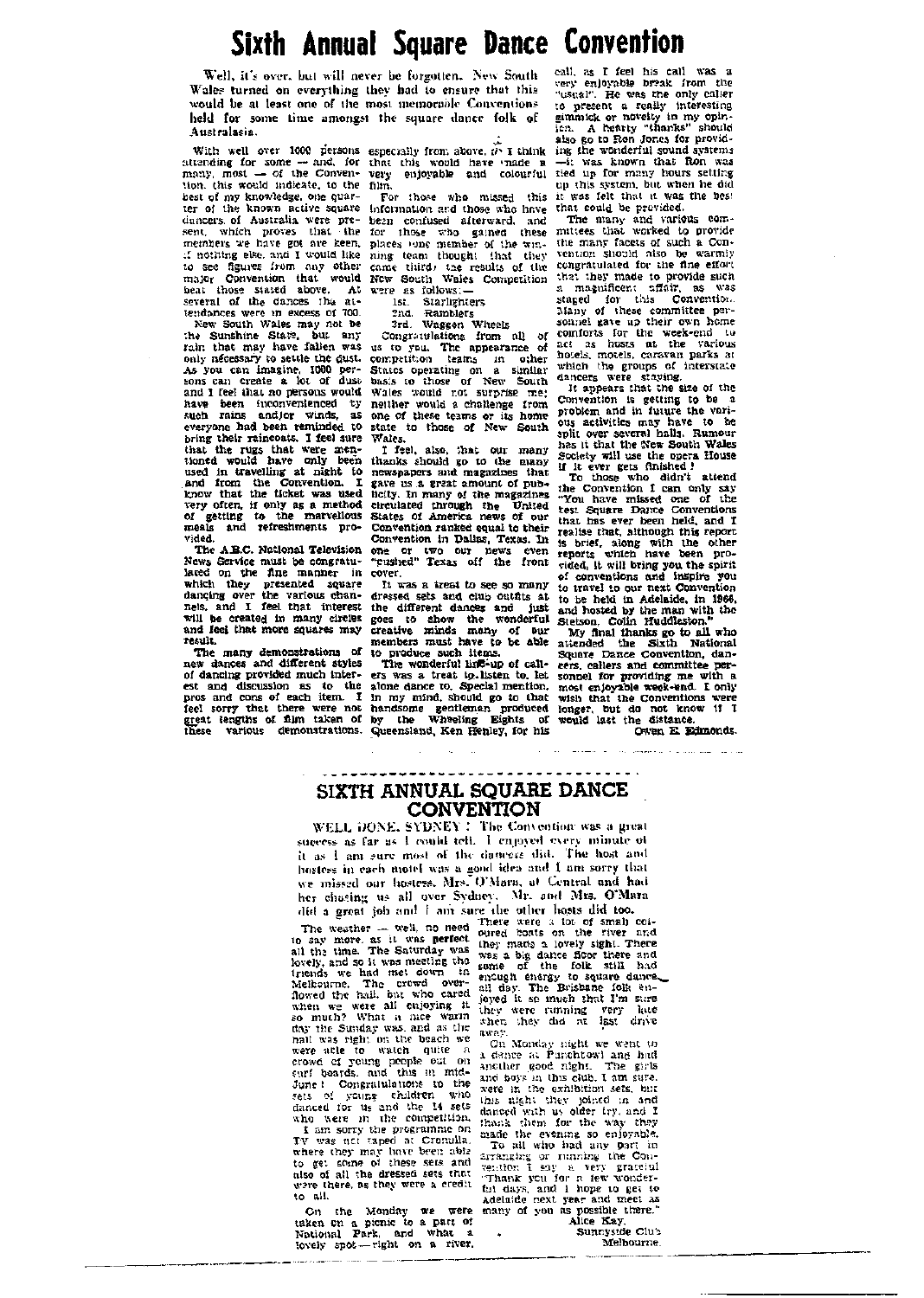## Sixth Annual Square Dance Convention

Well, it's over, but will never be forgotten. New South Wales turned on everything they had to ensure that this would be at least one of the most memorable Conventions held for some time amongst the square dance folk of Australasia.

best of my knowledge, one quarter of the known active square<br>dancers of Australia were pre-<br>sent, which proves that the members we have got are keen. incriming else, and I would like<br>to see figures from any other<br>major Convention that would<br>beat those stated above. At  $at$ several of the dances the tendances were in excess of 700.<br>New South Wales may not be

the Sunshine State, but any<br>rain that may have fallen was<br>only necessary to settle the dust. only necessary to serve the theory<br>As you can imagine, 1000 per-<br>sons can create a lot of dust<br>and I feel that no persons would have been inconvenienced ty<br>such rains and/or winds, as<br>everyone had been reminded to bring their raincoats. I feel sure that the rugs that were men-<br>tioned would have only been used in travelling at night to and from the Convention. I know that the ticket was used very often, if only as a method of getting to the marvellous meals and refreshments provided.

The A.B.C. National Television News Service must be congratuwhich they presented square<br>dancing over the various chan-<br>nels, and I feel that interest will be created in many circles and feel that more squares may result.

of The many demonstrations new dances and different styles<br>of dancing provided much interest and discussion as to the est and discussion as to the alone gance to, special mention, pros and cons of each item. I in my mind, should go to that feel sorry that there were not handsome gentleman produced great tengths of film taken of by the Whe

With well over 1000 persons especially from above,  $\vec{a}$ - I think attending for some - and, for that this would have made a many, most -- of the Conven- very enjoyable and colourful tion, this would indicate, to the fil

For those who missed this information and those who have been confused afterward, and<br>for those who gamed these places one member of the winplaces once the thought that they<br>came third the results of the<br>New South Wales Competition were as follows:-

ere as four<br>and Starlighters<br>2nd, Ramblers<br>ard, Waggon Wheels<br>Congratulations from all οf Congratuations from all of<br>the appearance of<br>competition teams in other<br>Sizates operating on a similar<br>basis to those of New South<br>Wales would not surprise me; neither would a challenge from one of these teams or its home<br>state to those of New South Wales.

I feel, also, that our many thanks should go to the many newspapers and magazines that gave us a great amount of publicity. In many of the magazines circulated through the United States of America news of our Convention ranked equal to their Convention in Dallas, Texas. In ourversion in Danas, Texas. 20<br>one or two our news even<br>"gushed" Texas off the front one cover.

It was a treat to see so many dressed sets and club outfits at different dance our club with different dances and just goes to show the wonderful creative minds many of our members must have to be able to produce such items.<br>The wonderful line-up of call-

ers was a treat to listen to, let alone dance to. Special mention.

call, as I feel his call was a<br>very enjoyable break from the rhe "usual". He was the only caller<br>to present a really interesting<br>gimmick or novelty in my opinten. A hearty "thanks" should also go to Ron Jones for providing the wonderful sound systems -it was known that Ron was tied up for many hours setting up this system, but when he did was felt that it was the best

that could be provided. The many and various com-<br>mittees that worked to provide the many facets of such a Convention should also be warmly congratulated for the fine effort that they made to provide such<br>a magnificent affair, as was staged for this Convention. staged for this Convention.<br>Many of these committee per-<br>somel gave up their own home<br>comforts for the week-end to<br>act as hosts at the various<br>which the groups of interstate<br>dancers were staying.

It appears that the size of the Convention is getting to be a problem and in future the various activities may have to be split over several halls. Rumour has it that the New South Wales Society will use the opera House<br>if it ever gets finished !

To those who didn't attend<br>the Convention I can only say<br>"You have missed one of the<br>test Square Dance Conventions that has ever been held, and I that has ever been new, may relate that is report<br>is brief, along with the other<br>is brief, along with the other<br>reports which have been pro-<br>vided, it will bring you the spirit of conventions and Inspire you of conventions and inspire you<br>to travel to our next Convention<br>to be held in Adelaide, in 1966,<br>and hosted by the man with the<br>Stetson, Colin Huddleston."<br>My final thanks go to all who<br>attended the Sixth National<br>Square D

cers, callers and committee personnel for providing me with a most enjoyable week-end. I only most tinguage wear-entities were<br>longer, but do not know if I<br>longer, but do not know if I<br>would last the distance.<br>Owen E. Edmonds.

### SIXTH ANNUAL SQUARE DANCE **CONVENTION**

WELL DONE, SYDNEY! The Convention was a great success as far as I could tell. I enjoyed every minute of it as I am sure most of the dancers did. The host and hostess in each motel was a good idea and I am sorry that we missed our hostess. Mrs. O'Mara, at Central and had her chosing us all over Sydney. Mr. and Mrs. O'Mara did a great job and I am sure the other hosts did too.

ond a great job and i am sure the other hosts did too.<br>The weather — well, no need There were a lot of small col-<br>to say more, as it was perfect used boats on the river and<br>this time. The Saturday was a big dance floor th were atle to watch quite a crowd of young prople out on<br>surf boards, and this in mid-June! Congratulations to the sets of young children who danced for us and the 14 sets who were in the competition.

I am sorry the programme on<br>TV was not taped at Cronulia, the was fire target at community<br>where they may have been able<br>to get some of these sets and<br>also of all the dressed sets that were there, as they were a credit to all.

On the Monday we were taken on a picnic to a part of National Park, and what a lovely spot-right on a river.

a dance at Punchtowl and had another good night. The girls and bays in this club. I am sure, were in the exhibition sets, but<br>this night they joined in and danced with us older fry, and I

danced with us older try, and I<br>thank them for the way they<br>made the evening so enjoyable.<br>To ull who had any part in<br>arranging or numing the Con-<br>value of the con-<br>value of the state of the state of the delaide next year

Sunnyside Chip

Melbourne.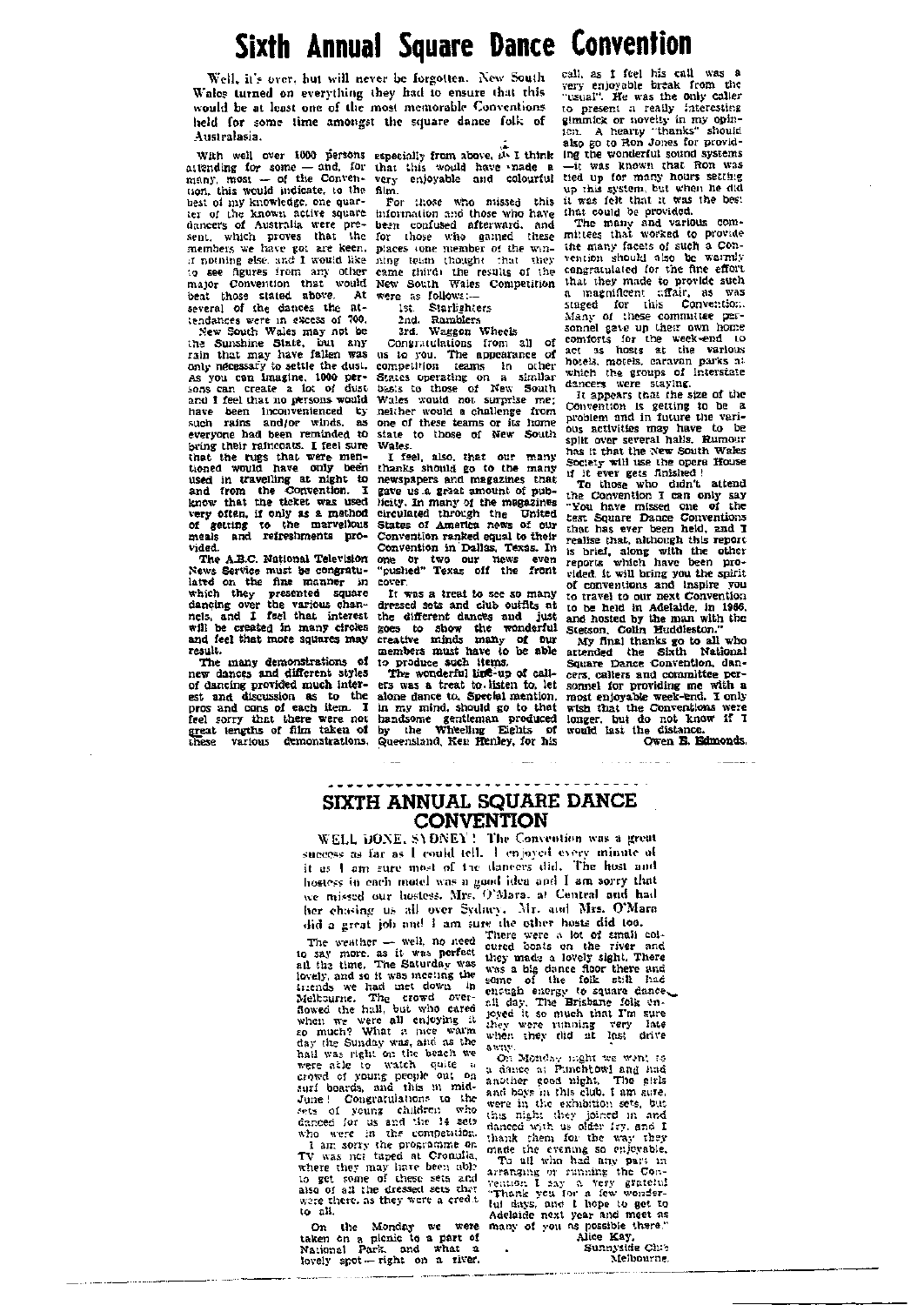### SOUTH AUSTRALIA REFORT.

At schwarition bis the und chast Communication for the strategy of the state of the field of the field of the<br>Beling of the land single and eventhed throughout is the presidence of the<br>In Courty System in any range is thei to the Greated ears, who fricted locked witte reset for witting , who I heme them as atll vivous home freezed peta of o longwertich. The oroifficely පිසි ජීවිත පිළඳීම බලව ජනපාර අපගිරි. වෙඩිනමු රික වගැදීම සිදුව විද්යවීම, දෙයි දිවි පසුම ගමාව විහාරවාද<br>විව රවිත රිගාපාද වීම ගිදක හිගේ විෂ්ලපා(කිංහි ගම යුදා) හිංග්ම රික පංෂාව. 27 එහිදීපති කිරීම දහම දකී tha este to españa distintanda Comortidra Cristiana disposa habosa di che ຊື່ຫງ່ອນລືໃຫ້ກອບເມື່<sup>ອໃນ</sup>ກໍ່ອົງການການໃຫ້ ຈາກກັນກໍ່ຄ້ານຈົກກັບກໍ່ສືບນຽອນຄື. ທີ່ກໍໄດ້ອືກຄື. ທີ່ກໍຕໍ່ຕໍ່ຖືກ້ຽວຊັດໄສ<br>ກໍໄມ່ໄປ 2005 ສຸດ ໂດກສູນກອບການ ກ່ຽວກັບກໍໄປກ່າວໃນ ຈີກ ບັນໄປກ່ຽວ ກ່ຽວ ກ່ຽວສັດສິດການເປັນເພື່ອ tavi province formates of l'originate le consentanciale cometate.

the posted of the third of the community of the produce and the second to the train but like, olimus fo the right winder for what the wind the width that they tere i si control di concerno di consello di conseguenza della conseguenza della conseguenza di consella di consell<br>casos cipos chisa langs colono co a Convention – they compile clipses da caso sa c<br>ficar shop chi co servelle t very mode of the connect a perst time.

Rownd landing + I was on India ability worn of this iss lim chapters 

 $\mathbb{P}^{n+1}$  with  $\mathbb{P}^{n+1}$  and  $\mathbb{P}^{n+1}$  is the state of  $\mathbb{P}^{n+1}$  is the second of  $\mathbb{P}^{n+1}$  in the second of  $\mathbb{P}^{n+1}$  is the second of  $\mathbb{P}^{n+1}$  is the second of  $\mathbb{P}^{n+1}$  is the second of

රුදි විසින් සිදුවීමේ සිදුවීමේ සම්බන්ධ විද්යාව විසින් විද්යාව විසිදුවීමේ කර විවිධ විසින් විසින් විසින් විසිදුවී<br>මෙහි විස්තාව කිරීම සිදුවීමේ සම්බන්ධ විසිදුවීමේ සම්බන්ධ විසිදුවීමේ සම්බන්ධ විසිදුවීමේ සම්බන්ධ විසිදුවීමේ සම්බන්  $\mathcal{V} \cap \mathcal{S}^{\mathcal{V}}$  .

i (1986) – a mariji (2009) – a Transa se na navrot poljenje južnica i spojavlje.<br>Bod obavljenjem strunjenja od ose se na vrem i upose plan, u na se sveja aleznije u po

Mobern Huddlerton.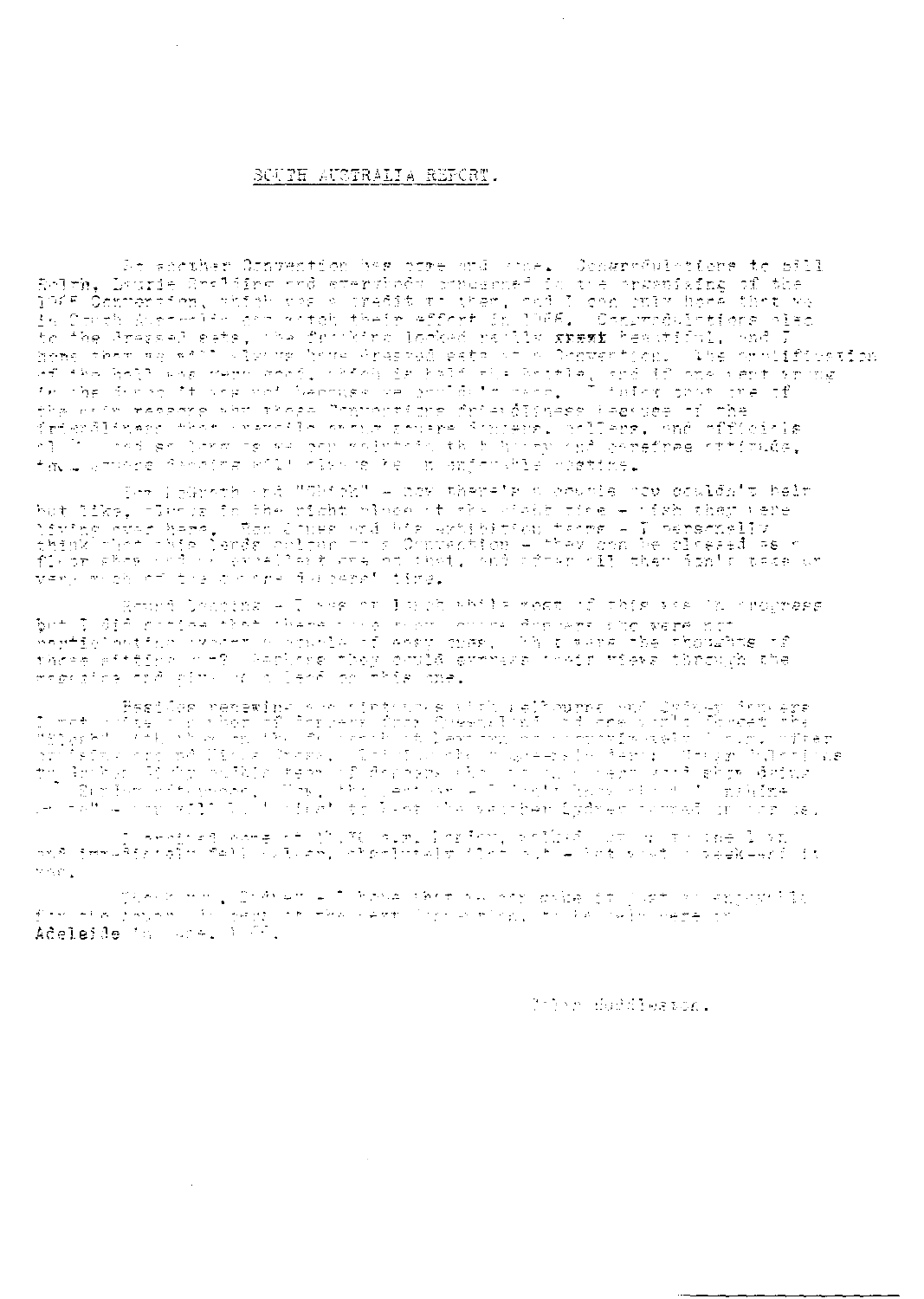Indies ond Sentleren,

Tords cannot describe the Selight with which I once sesin bring greetings form hew Zenland to entther Scusce Dance. Convention in Australia.

I com cult aga that bope has tleved a large part in mahing to make come wisits get. I sincerely thank all the ceople schearmid for the conderful hoanitality that has been schorded my wite and ryself while we have heen in welbouwne and Sydney. ret fersetting these Sausre Dunce irlends where guests we have heen in Lare Cove and Parrametts, for the last three weeks.

ly report is no follows, Suly typed in Jansherd tyre much a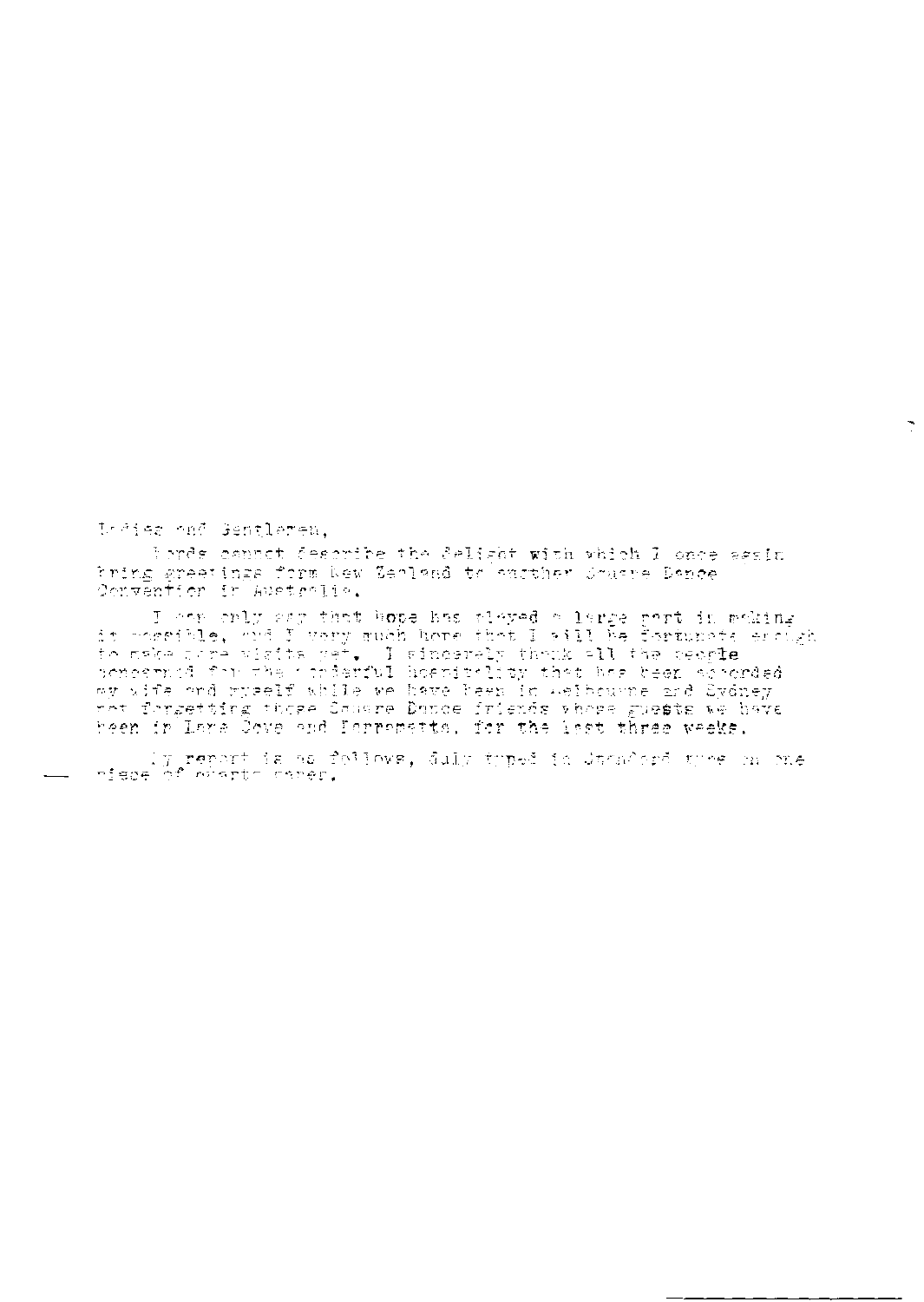part and many and files wat freezen Additional Additional from 1911 the appendix and the present for a second <br>In a present production of a ferromagnetic and profit areas in the form appendix and any and the second for a  $\alpha$  and a string of  $\alpha$  and  $\alpha$  in the string of  $\alpha$  and  $\alpha$  in an and  $\alpha$  are string in a second in sponded to be the disk and decode and the later proposed to bally space in itterare by electronic

stri eli komp<mark>etat dese</mark> el se provincian al provincia del condita del col.<br>dun elub concercio del mísis en situal (al l'al del mer dese escreccio de<br>l'angli se se con di contesti espresso estigan cose destre en ci concist dos el montro el

ini herr ekonomisme fin important sa sello sa informacione; llesse sanga husan propolic funda holder do dining partielen averagement.<br>Antalista i por emecini propolici di partiele.<br>Anten nu se fra l'englazi so inchimare enforcite.

o ilgae mbo havo niskabi our nores me duslogise, l'in nores inava deen jourteu regrianism, dat eppurentijn buventt spotved.

ô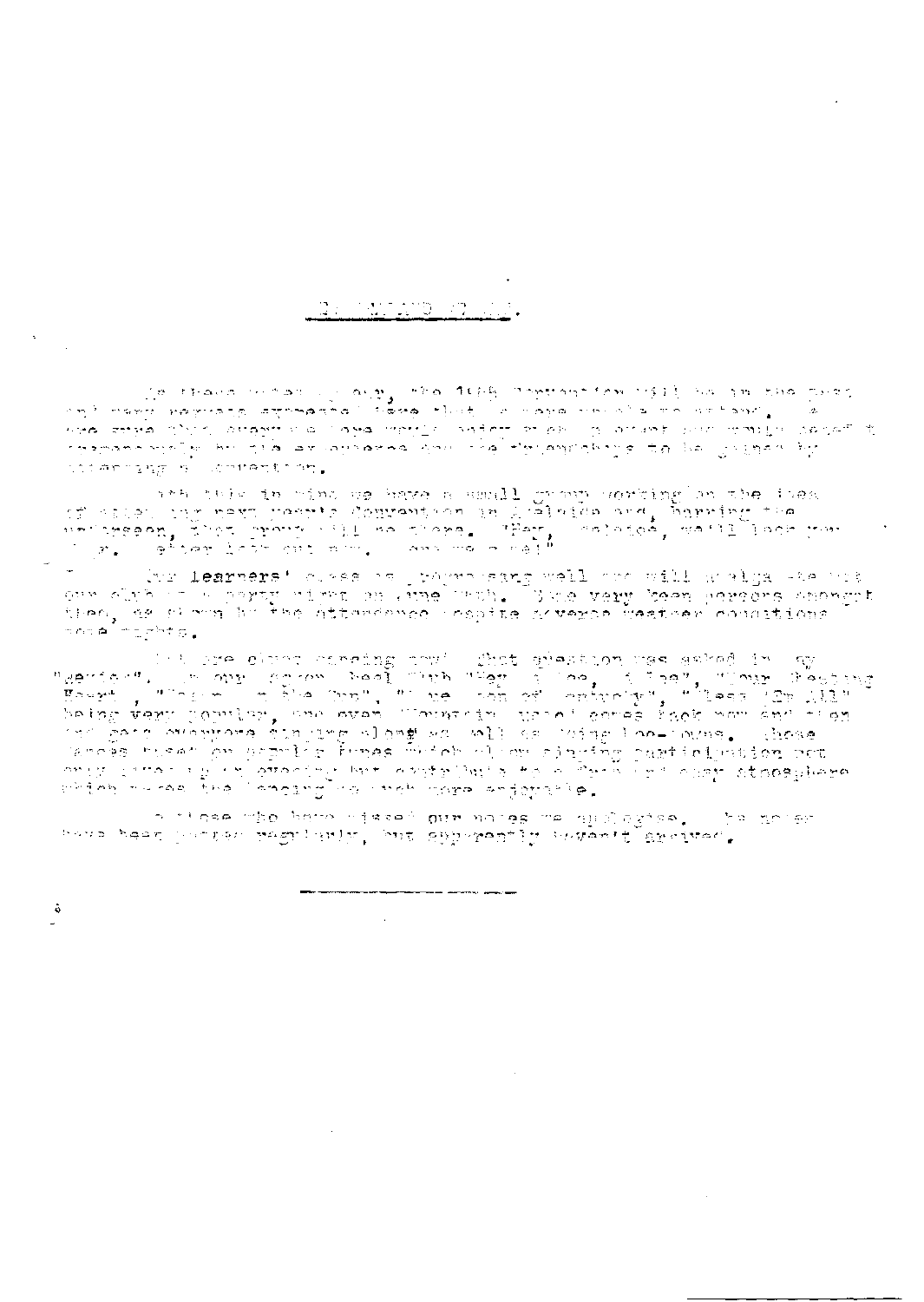### 1965 QUEENSLAND SQUARE DANCE STATE REPORT

Square Dancing 1n Queensland beeame really "alive in 65" at one minute past midnight as one hundred dancers and callers gathered at the "B-Bar - L Hoedowners" Night Owl" Dance at Sandgate on New Year's Eve with a spectacular which eommenced at 9 p.m. and continued until 2 Am. "Old Father Time" scythe and all, ushered in the New Year to the singing of "Auld Lang Syne" and, after a "breakfast" at 2 a.m.. "Fight Owl" badges were presented. Certailly a great start fe the New Year!

Clubs re-opened everywhere in late January and early February ad many reported record summer attendances. Party nights such as Ashgrave's "Va1entine" and "South Pacific· attracted much interest and, with the coming of March, it was "Car rally" time once again. This year's con test, however, included a "treasure hunt" as well, and the course led through Brisbane's Northern Suburbs and near country areas. Greg Butson's feat of winning the rally without the loss of a single point was all the more remarkable by his having no navigators to assist him. It was voted by all to be the best rally yet.

The Society's major project for the year, the "Easter Raffle", was opened on March 12th and, in the five weeks that followed, the giant Easter Egg, accompanied by the "Easter Burny" visited all Society

bs and many Brisbane shopping centres to promote the sale of tickets. So successful was the result that almost two and a half thousand tickets were sold, assuring the Society of financial stability for the following twelve months. Demonstration teams danced at a number of centres ereating great interest. As an Easter gesture of goodwill our "Easter Bunny<sup>®</sup> distributed one hundred and fifty easter eggs to patients at the Brisbane Children's Hospital and a publicity scoop resulted the next day when a large photo appeared on the front page of the "Brisbane Telegraph".

Ashgrove was packed to capacity for the "Easter Parade"; highlight of which was the "State Amateur Caller's Contest", competed for this year in four sections. Sandgate's Theresa Gilbert won the Junior Girls' section, whilst Evelyn Johnson was successful in the Ladies' Open. John Knowles of Holland Park succedded in the Junior Boy's Section with Richie Stevens representing Coopers Plains taking out the Men's Open. The standard of calling this year was possibly higher than ever before.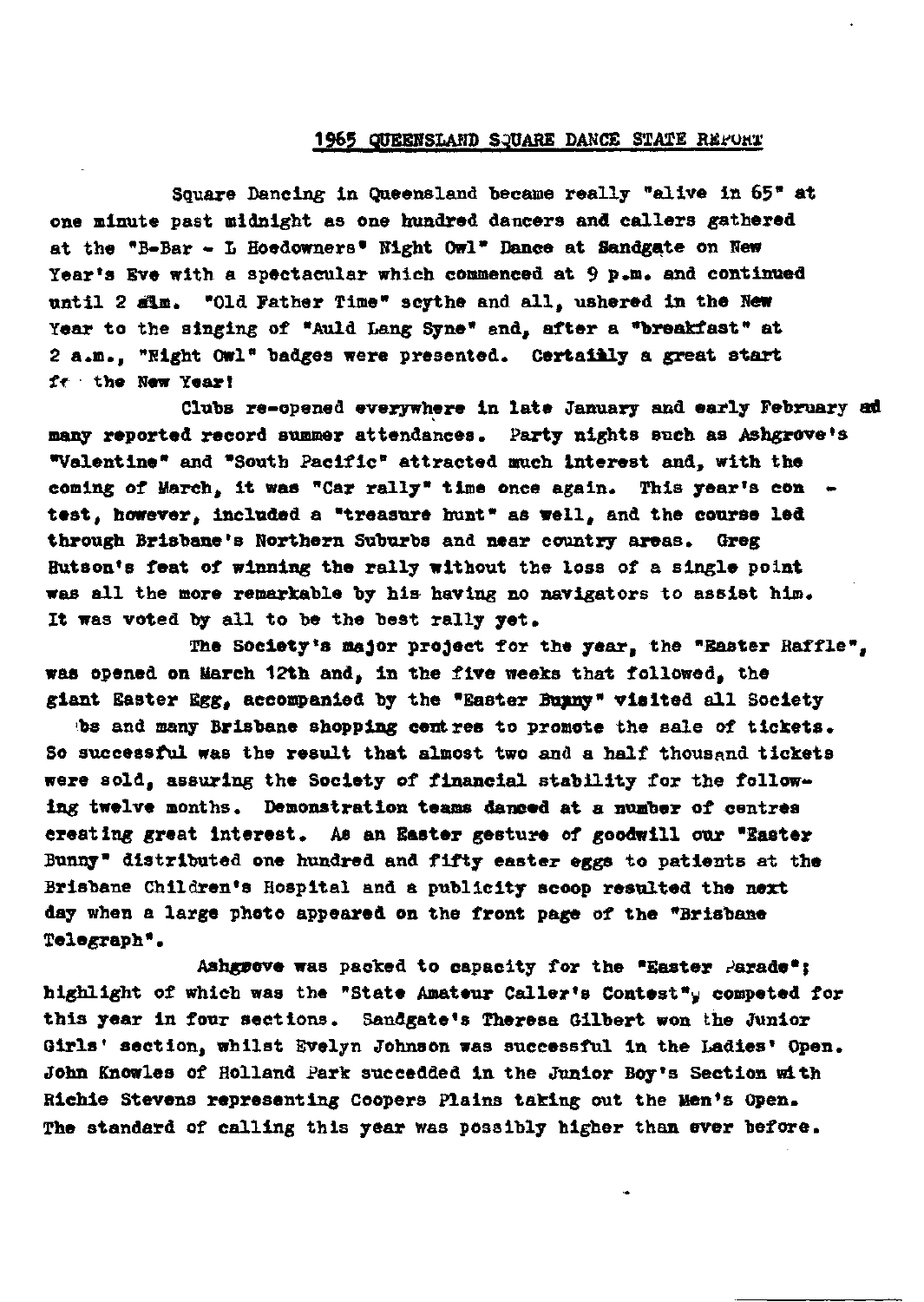### 1965 QUEENSLAND SQUARE DANCE STATE REPORT CONTINUED.

The Society Barbecue at Pine River Gardens, Petrie, was the spucial attraction for May with swimming, entertainment by the "Wanderers", barbecue, Bonfire and dancing in the evening, but it was the "Floating Bonfire" that stole the show, and what a glorious sight it was as the bonfire, built on a raft was lit and floated out to miA-stream to the echo of fireworks all along the river bank.

The Square Dancing Society of Queensland continues to grow in strength with clubs at Ashgrove, Sandgate, two at Greenslopes, Coopers Plains, Holland Park, Ipswich and Manly West as well as new ones at Wynnum, Toombul, Salisbury, Indooroopilly, Coorparoo and roowoomba. Calling for these clubs are Peter Johnson, Johnny Wilkinson, Rodney McLachlan, Sid Leighton, Kay Bienke, Bruce Davies and myself. Leanwhile, non-society groups meet at Lilton, Slacks Creek and Ipswich to the calling of Bernie Kennedy, Jack Witchell, Eric Jendell and Doug Rorsburgh.

;,:ilton·s "~1heeling Eights" cater for all standards of Square Dancing as well as "Rounds" with Eric Jendell at the microphone. On February 25th this group promoted a new Beginners Class which attract-

five sets of new faces, sixty per cent of whom were adult, all joining in the Roundup for the first time. These dancers have now graduated to the Happy -edium Stage, thus leaving the way open for a new learners class in three months time. Picnies, barbecues and inter-club visits keep these dancers on their toes with special nights for inter-state and overseas visitors from time to time.

For Square Dancing Generally, this year has been a period of much greater acceptance of the movement in Queensland than possibly ever before. We have been invited by many of Brisbane's leading organisations to present Square Dancing to the public under most favourable conditions. There have been a number of television appearances and perhaps I might be permitted to mention a certain Square Dance recording that was released nationally a few days ago. All in all, Queenslanders generally are accepting the fact that Square Dancing is here to stay as an important and lasting social activity.

"...: i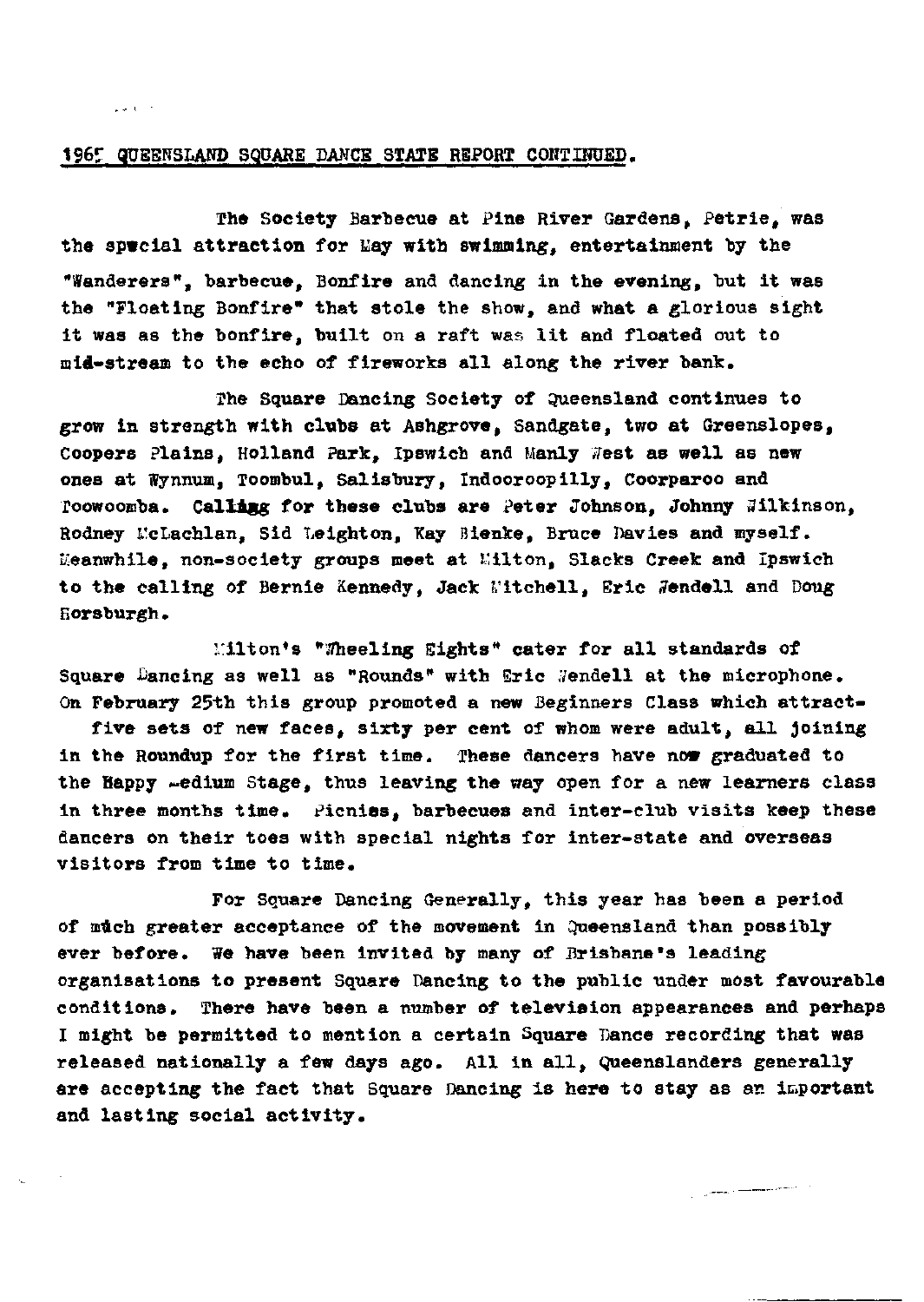On our return home, we look forward to the Beventh "Sunshine State Roundup" on July 24th smd appearances at l'oowoomba's "carnival of Flowers" and Brisbane's "Warana Festival" in the Spring. We're all very proud of the fact that there are one hundred Square Dancers here today from the "Sunshine State" and this is a record. May the National Convention continue to grow in size and importance and may we all continue to enjoy this wonderful past-time of ours!

> I thank you, The Ladies and Gentlemen of Square Dancing in Aust. GRAHAM RIGBY, QUEENSLAND.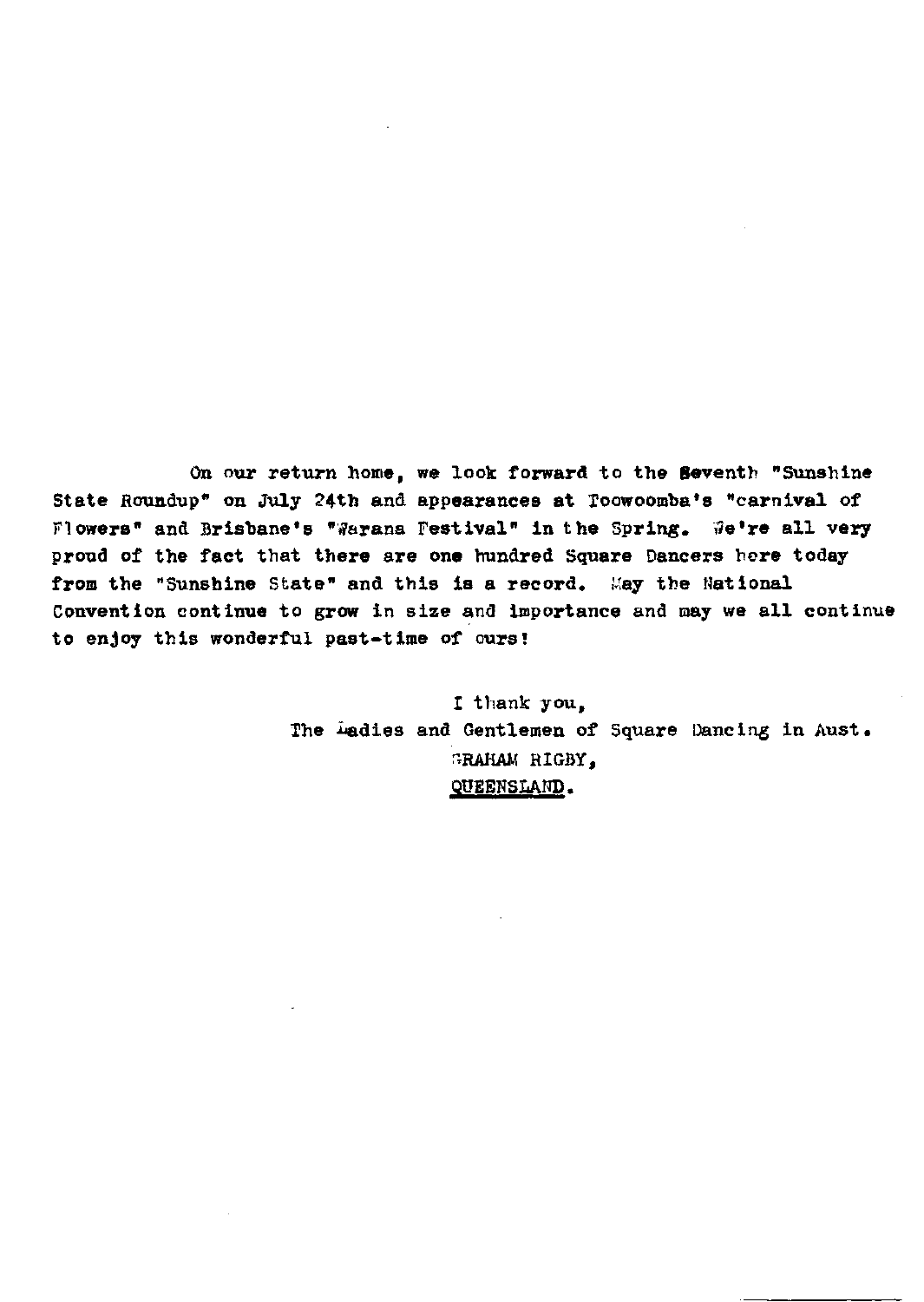### 1957 NATIONAL SQUARE DANCE CORVENTION PIL.

Mr. Chairman, Ladies and Centlemen,

in behalf of the Douare Dancers of Queensland, I wish to submit a strong bid to host the 1967 Cational Dquare Dance Convention in Brisbare, Queensland, during the Baster

if successful in eur tid, the convention programme

| SATURDAY AFTERTLON:       | (fficial Upering ot the Crohestral<br>Chell in Shiebene's Dotanical Gordens.                         |
|---------------------------|------------------------------------------------------------------------------------------------------|
| SATURDAY NUGHT:           | "Wetionel Roundar" at the Brichane<br>31tr 8611.                                                     |
| DUNGAY:                   | "Sighth Potional Jorrertfon" or Bristenne's<br>Ticuõlnud Pelinnam.<br>(Dancina espainy ef 100 sets)  |
| MCNDAY NORMETON (11s.m.): | -"Sovere Dsnoe Paggent" - Poolside of<br>Lernone Hotel, EKEKIKIKI Broadbesch on<br>"老爷呀,你看不管,你还会会出去。 |

"Closius Dence bession" stof-top Convention.<br>Rece, Lennons Hotel - Broadbecch. **I CHAAY AFT SRNOCH:** 

all of these louidigns are untilitie and have heap teatroively hocked. If successful, we casure denders and collers of a post الموار

tr. Jhoirean, I now submit this bid to you is vriting, co

GRAHAN SLUTY WEINSEATD.